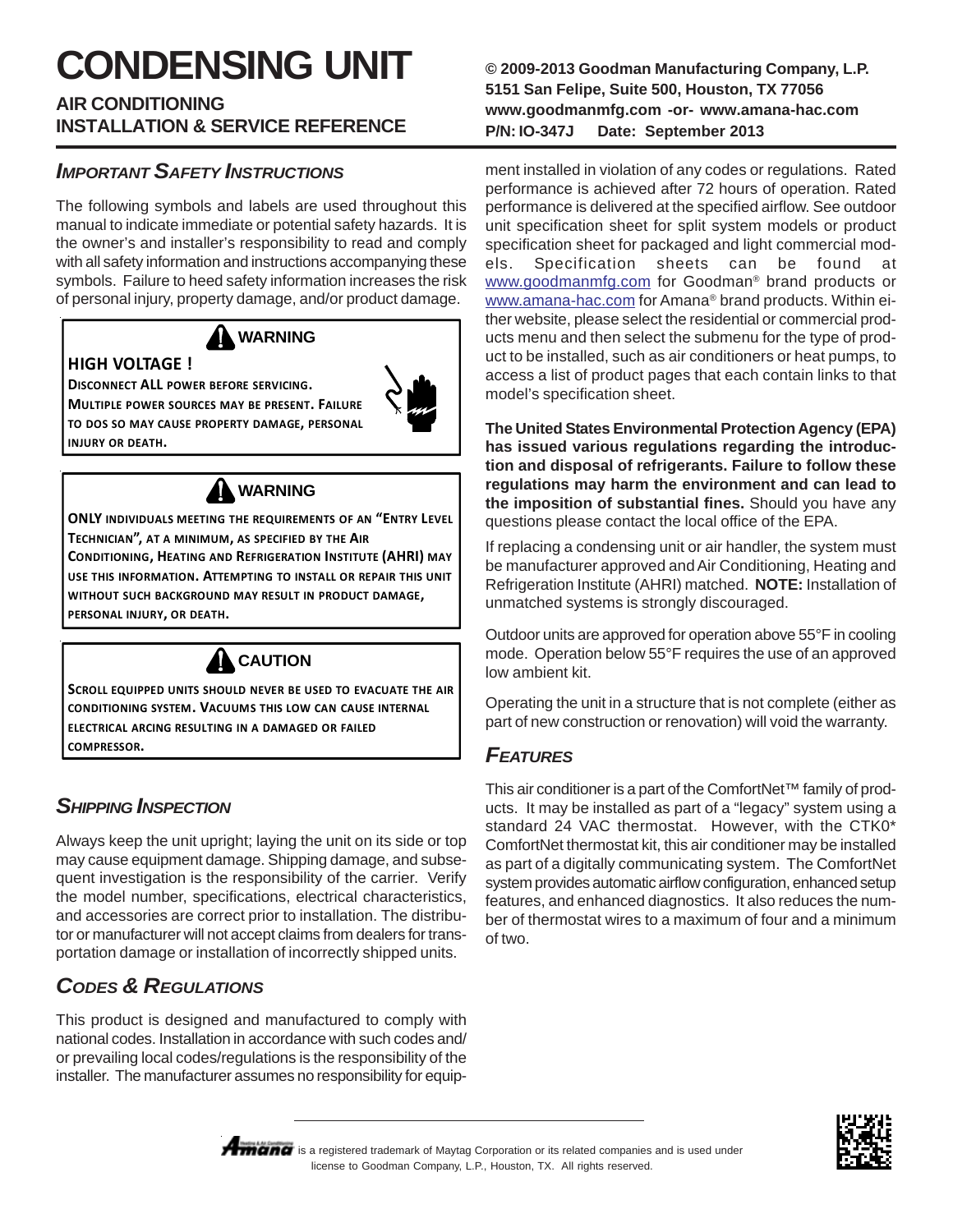### *INSTALLATION CLEARANCES*

Special consideration must be given to location of the condensing unit(s) in regard to structures, obstructions, other units, and any/all other factors that may interfere with air circulation. Where possible, the top of the unit should be completely unobstructed; however, if vertical conditions require placement beneath an obstruction **there should be a minimum of 60 inches between the top of the unit and the obstruction(s).** The specified dimensions meet requirements for air circulation only. Consult all appropriate regulatory codes prior to determining final clearances.

Another important consideration in selecting a location for the unit(s) is the angle to obstructions. Either side adjacent the valves can be placed toward the structure provided the side away from the structure maintains minimum service clearance. Corner installations are strongly discouraged.



| <b>Minimum Airflow Clearance</b> |     |     |     |     |
|----------------------------------|-----|-----|-----|-----|
| <b>Model Type</b><br>АΑ          |     |     |     |     |
| <b>Residential</b>               | 10" | 10" | 18" | 20" |
| <b>Light Commercial</b>          | 12" | 12" | 18" | 24" |

This unit can be located at ground floor level or on flat roofs. At ground floor level, the unit must be on a solid, level foundation that will not shift or settle. To reduce the possibility of sound transmission, the foundation slab should not be in contact with or be an integral part of the building foundation. Ensure the foundation is sufficient to support the unit. A concrete slab raised above ground level provides a suitable base.

### *ROOFTOP INSTALLATIONS*

If it is necessary to install this unit on a roof structure, ensure the roof structure can support the weight and that proper consideration is given to the weather-tight integrity of the roof. Since the unit can vibrate during operation, sound vibration transmission should be considered when installing the unit. Vibration absorbing pads or springs can be installed between the condensing unit legs or frame and the roof mounting assembly to reduce noise vibration.

### *SAFE REFRIGERANT HANDLING*

While these items will not cover every conceivable situation, they should serve as a useful guide.

### **WARNING**

**TO AVOID POSSIBLE INJURY, EXPLOSION OR DEATH, PRACTICE SAFE HANDLING OF REFRIGERANTS.**

### **WARNING**

**REFRIGERANTS ARE HEAVIER THAN AIR. THEY CAN "PUSH OUT" THE OXYGEN IN YOUR LUNGS OR IN ANY ENCLOSED SPACE. TO AVOID POSSIBLE DIFFICULTY IN BREATHING OR DEATH:**

- **•NEVER PURGE REFRIGERANT INTO AN ENCLOSED ROOM OR SPACE. BY LAW, ALL REFRIGERANTS MUST BE RECLAIMED.**
- **• IF AN INDOOR LEAK IS SUSPECTED, THOROUGHLY VENTILATE THE AREA BEFORE BEGINNING WORK.**
- **• LIQUID REFRIGERANT CAN BE VERY COLD. TO AVOID POSSIBLE FROST BITE OR BLINDNESS, AVOID CONTACT AND WEAR GLOVES AND GOGGLES. IF LIQUID REFRIGERANT DOES CONTACT YOUR SKIN OR EYES, SEEK MEDICAL HELP IMMEDIATELY.**
- **•ALWAYS FOLLOW EPAREGULATIONS.NEVER BURN REFRIGERANT, AS POISONOUS GAS WILL BE PRODUCED.**



**TO AVOID POSSIBLE EXPLOSION, USE ONLY RETURNABLE (NOT DISPOSABLE) SERVICE CYLINDERS WHEN REMOVING REFRIGERANT FROM A SYSTEM.**

- **• ENSURE THE CYLINDER IS FREE OF DAMAGE WHICH COULD LEAD TO A LEAK OR EXPLOSION.**
- **• ENSURE THE HYDROSTATIC TEST DATE DOES NOT EXCEED 5 YEARS.**
- **• ENSURE THE PRESSURE RATING MEETS OR EXCEEDS 400 PSIG.**

**WHEN IN DOUBT, DO NOT USE CYLINDER.**



**TO AVOID POSSIBLE EXPLOSION:**

- **•NEVER APPLY FLAME OR STEAM TO A REFRIGERANT CYLINDER. IF YOU MUST HEAT A CYLINDER FOR FASTER CHARGING, PARTIALLY IMMERSE IT IN WARM WATER.**
- **•NEVER FILL A CYLINDER MORE THAN 80% FULL OF LIQUID REFRIGERANT.**
- **•NEVER ADD ANYTHING OTHER THAN R‐22 TO AN R‐22 CYLINDER OR R‐ 410ATO AN R‐410A CYLINDER. THE SERVICE EQUIPMENT USED MUST BE LISTED OR CERTIFIED FOR THE TYPE OF REFRIGERANT USED.**
- **• STORE CYLINDERS IN A COOL, DRY PLACE.NEVER USE A CYLINDER AS A PLATFORM OR A ROLLER.**

### *REFRIGERANT LINES*



**THE COMPRESSOR POE OIL FOR R‐410A UNITS IS EXTREMELY SUSCEPTIBLE TO MOISTURE ABSORPTION AND COULD CAUSE COMPRESSOR FAILURE. DO NOT LEAVE SYSTEM OPEN TO ATMOSPHERE ANY LONGER THAN NECESSARY FOR INSTALLATION.**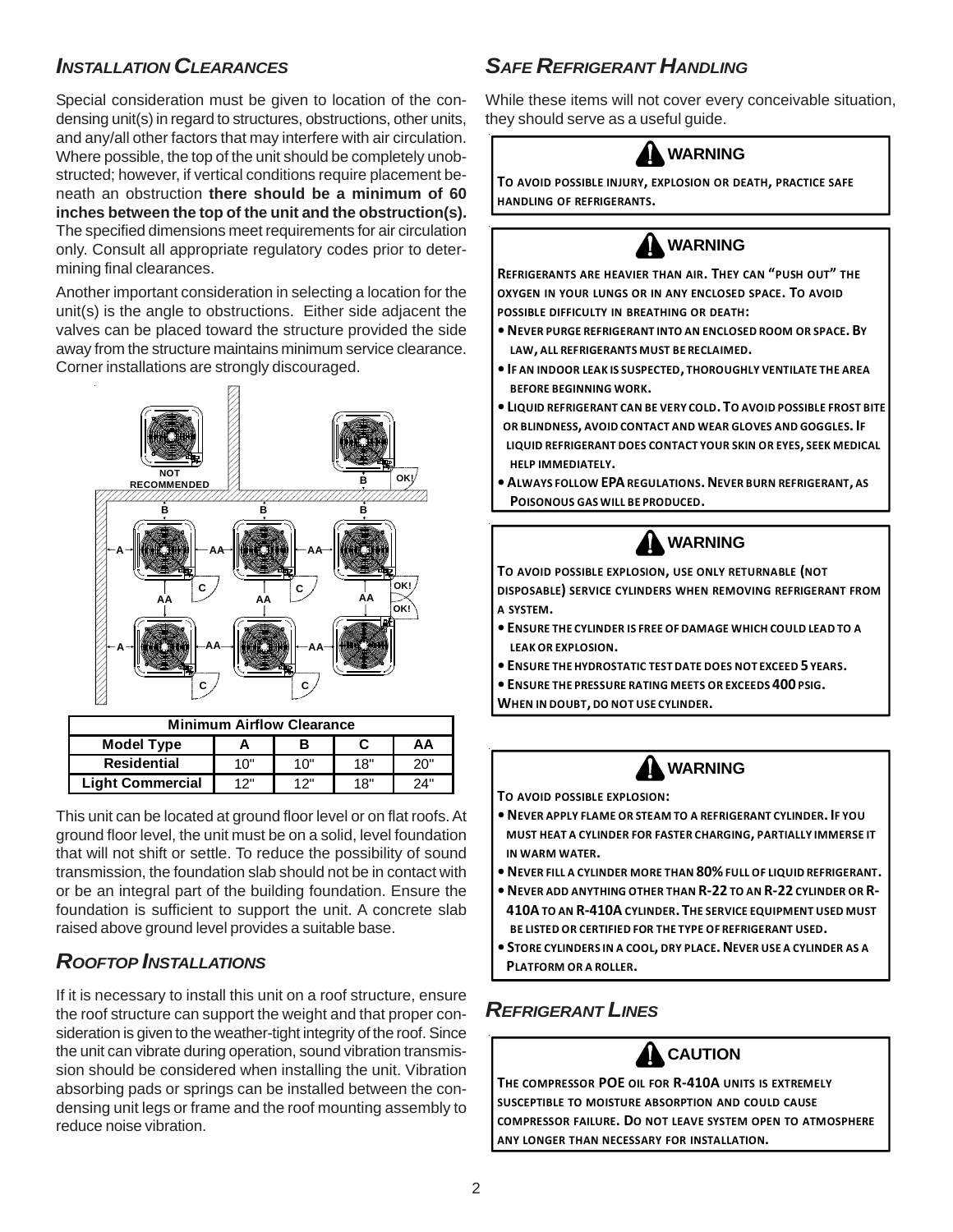Use only refrigerant grade (dehydrated and sealed) copper tubing to connect the condensing unit with the indoor evaporator. After cutting the tubing, install plugs to keep refrigerant tubing clean and dry prior to and during installation. Tubing should always be cut square keeping ends round and free from burrs. Clean the tubing to prevent contamination.

Do NOT let refrigerant lines come in direct contact with plumbing, ductwork, floor joists, wall studs, floors, and walls. When running refrigerant lines through a foundation or wall, openings should allow for sound and vibration absorbing material to be placed or installed between tubing and foundation. Any gap between foundation or wall and refrigerant lines should be filled with a pliable silicon-based caulk, RTV or a vibration damping material. Avoid suspending refrigerant tubing from joists and studs with rigid wire or straps that would come in contact with the tubing. Use an insulated or suspension type hanger. Keep both lines separate and always insulate the suction line.

These sizes are suitable for line lengths of 79 feet or less. If a run of more than fifty feet is required, refer to Remote Cooling Service Manual, or TP-106 Long Line Set Application R-22, or TP-107 Long Line Set Application R-410A or contact your distributor for assistance.

Insulation is necessary to prevent condensation from forming and dropping from the suction line. Armflex (or satisfactory equivalent) with 3/8" min. wall thickness is recommended. In severe conditions (hot, high humidity areas) 1/2" insulation may be required. Insulation must be installed in a manner which protects tubing from damage and contamination.

Where possible, drain as much residual compressor oil from existing systems, lines, and traps; pay close attention to low areas where oil may collect. NOTE: If changing refrigerant types, ensure the indoor coil and metering device is compatible with the type of refrigerant being used; otherwise, the indoor coil must be replaced.

|             | RECOMMENDED INTERCONNECTING TUBING (Ft) |          |                        |     |             |            |
|-------------|-----------------------------------------|----------|------------------------|-----|-------------|------------|
| Cond        |                                         | $0 - 24$ | $25 - 49$              |     |             | $50 - 79*$ |
| Unit        |                                         |          | Line Diameter (In. OD) |     |             |            |
| <b>Tons</b> | <b>Suct</b>                             | Liq      | <b>Suct</b>            | Liq | <b>Suct</b> | Liq        |
| 11/2        | 5/8                                     | 1/4      | 3/4                    | 3/8 | 3/4         | 3/8        |
| 2           | 5/8                                     | 1/4      | 3/4                    | 3/8 | 3/4         | 3/8        |
| 21/2        | 5/8                                     | 1/4      | 3/4                    | 3/8 | 7/8         | 3/8        |
| 3           | 3/4                                     | 3/8      | 7/8                    | 3/8 | 11/8        | 3/8        |
| 31/2        | 7/8                                     | 3/8      | 1/8<br>1.              | 3/8 | 11/8        | 3/8        |
| 4           | 7/8                                     | 3/8      | 1/8<br>1               | 3/8 | 11/8        | 3/8        |
| 5           | 7/8                                     | 3/8      | 1/8                    | 3/8 | 1/8         | 3/8        |

\* Lines greater than 79 feet in length or vertical elevation changes more than 50 feet **refer to the Remote Cooling Service Manual or contact your distributor for assistance.**



### *BURYING REFRIGERANT LINES*

If burying refrigerant lines can not be avoided, use the following checklist.

- 1. Insulate liquid and suction lines separately.
- 2. Enclose all underground portions of the refrigerant lines in waterproof material (conduit or pipe) sealing the ends where tubing enters/exits the enclosure.
- 3. If the lines must pass under or through a concrete slab, ensure lines are adequately protected and sealed.

#### *REFRIGERANT LINE CONNECTIONS*

#### IMPORTANT

**To avoid overheating the service valve, TXV valve, or filter drier while brazing, wrap the component with a wet rag, or use a thermal heat trap compound. Be sure to follow the manufacturer's instruction when using the heat trap compound. Note: Remove Schrader valves from service valves before brazing tubes to the valves. Use a brazing alloy of 2% minimum silver content. Do not use flux.**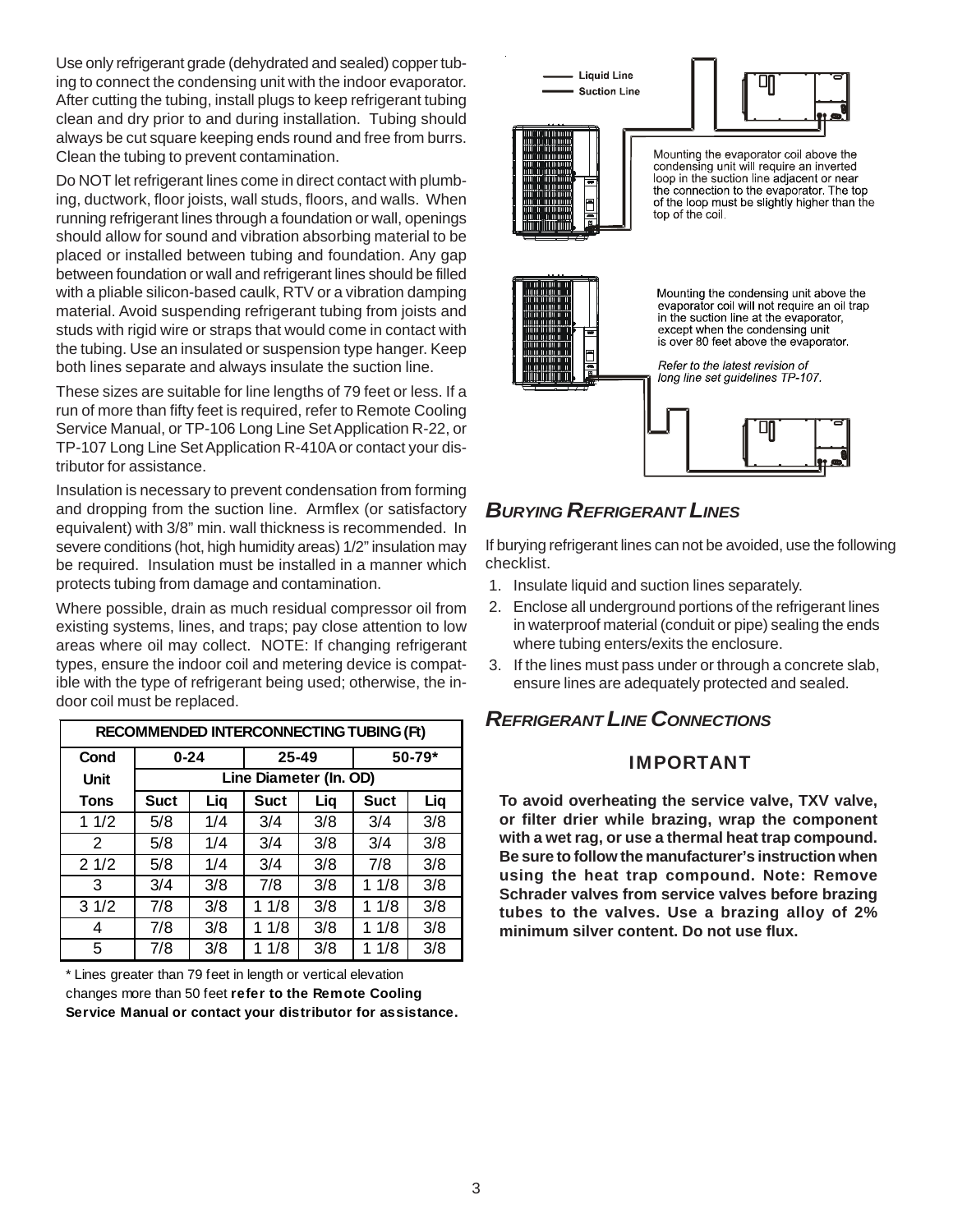**Torch heat required to braze tubes of various sizes is proportional to the size of the tube. Tubes of smaller size require less heat to bring the tube to brazing temperature before adding brazing alloy. Applying too much heat to any tube can melt the tube. Service personnel must use the appropriate heat level for the size of the tube being brazed. NOTE: The use of a heat shield when brazing is recommended to avoid burning the serial plate or the finish on the unit.**

- 1. The ends of the refrigerant lines must be cut square, deburred, cleaned, and be round and free from nicks or dents. Any other condition increases the chance of a refrigerant leak.
- 2. "Sweep" the refrigerant line with nitrogen or inert gas during brazing to prevent the formation of copper-oxide inside the refrigerant lines. The POE oils used in R-410A applications will clean any copper-oxide present from the inside of the refrigerant lines and spread it throughout the system. This may cause a blockage or failure of the metering device.
- 3. After brazing, quench the joints with water or a wet cloth to prevent overheating of the service valve.
- 4. Ensure the filter drier paint finish is intact after brazing. If the paint of the steel filter drier has been burned or chipped, repaint or treat with a rust preventative. This is especially important on suction line filter driers which are continually wet when the unit is operating.

**NOTE:** Be careful not to kink or dent refrigerant lines. Kinked or dented lines will cause poor performance or compressor damage.

#### **Do NOT make final refrigerant line connection until plugs are removed from refrigerant tubing.**

**NOTE:** Before brazing, verify indoor piston size by checking the piston kit chart packaged with indoor unit.

### *LEAK TESTING (NITROGEN OR NITROGEN-TRACED)*



**TO AVOID THE RISK OF FIRE OR EXPLOSION, NEVER USE OXYGEN, HIGH PRESSURE AIR OR FLAMMABLE GASES FOR LEAK TESTING OF A REFRIGERATION SYSTEM.**



**TO AVOID POSSIBLE EXPLOSION, THE LINE FROM THE NITROGEN CYLINDER MUST INCLUDE A PRESSURE REGULATOR AND A PRESSURE RELIEF VALVE. THE PRESSURE RELIEF VALVE MUST BE SET TO OPEN AT NO MORE THAN 150 PSIG.**

Pressure test the system using dry nitrogen and soapy water to locate leaks. If you wish to use a leak detector, charge the system to 10 psi using the appropriate refrigerant then use nitrogen to finish charging the system to working pressure then apply the detector to suspect areas. If leaks are found, repair them. After repair, repeat the pressure test. If no leaks exist, proceed to system evacuation.

#### *SYSTEM EVACUATION*

Condensing unit liquid and suction valves are closed to contain the charge within the unit. The unit is shipped with the valve stems closed and caps installed. **Do not open valves until the system is evacuated.**



#### **REFRIGERANT UNDER PRESSURE!**

**FAILURE TO FOLLOW PROPER PROCEDURES MAY CAUSE PROPERTY DAMAGE, PERSONAL INJURY OR DEATH.**

**NOTE:** Scroll compressors should never be used to evacuate or pump down a heat pump or air conditioning system.

### **CAUTION**

**PROLONGED OPERATION AT SUCTION PRESSURES LESS THAN 20 PSIG FOR MORE THAN 5 SECONDS WILL RESULT IN OVERHEATING OF THE SCROLLS AND PERMANENT DAMAGE TO THE SCROLL TIPS, DRIVE BEARINGS AND INTERNAL SEAL.**

- 1. Connect the vacuum pump with 250 micron capability to the service valves.
- 2. Evacuate the system to 250 microns or less using suction **and** liquid service valves. Using both valves is necessary as some compressors create a mechanical seal separating the sides of the system.
- 3. Close pump valve and hold vacuum for 10 minutes. Typically pressure will rise during this period.
- If the pressure rises to 1000 microns or less and remains steady the system is considered leak-free; proceed to startup.
- If pressure rises above 1000 microns but holds steady below 2000 microns, moisture and/or noncondensibles may be present or the system may have a small leak. Return to step 2: If the same result is encountered check for leaks as previously indicated and repair as necessary then repeat evacuation.
- If pressure rises above 2000 microns, a leak is present. Check for leaks as previously indicated and repair as necessary then repeat evacuation.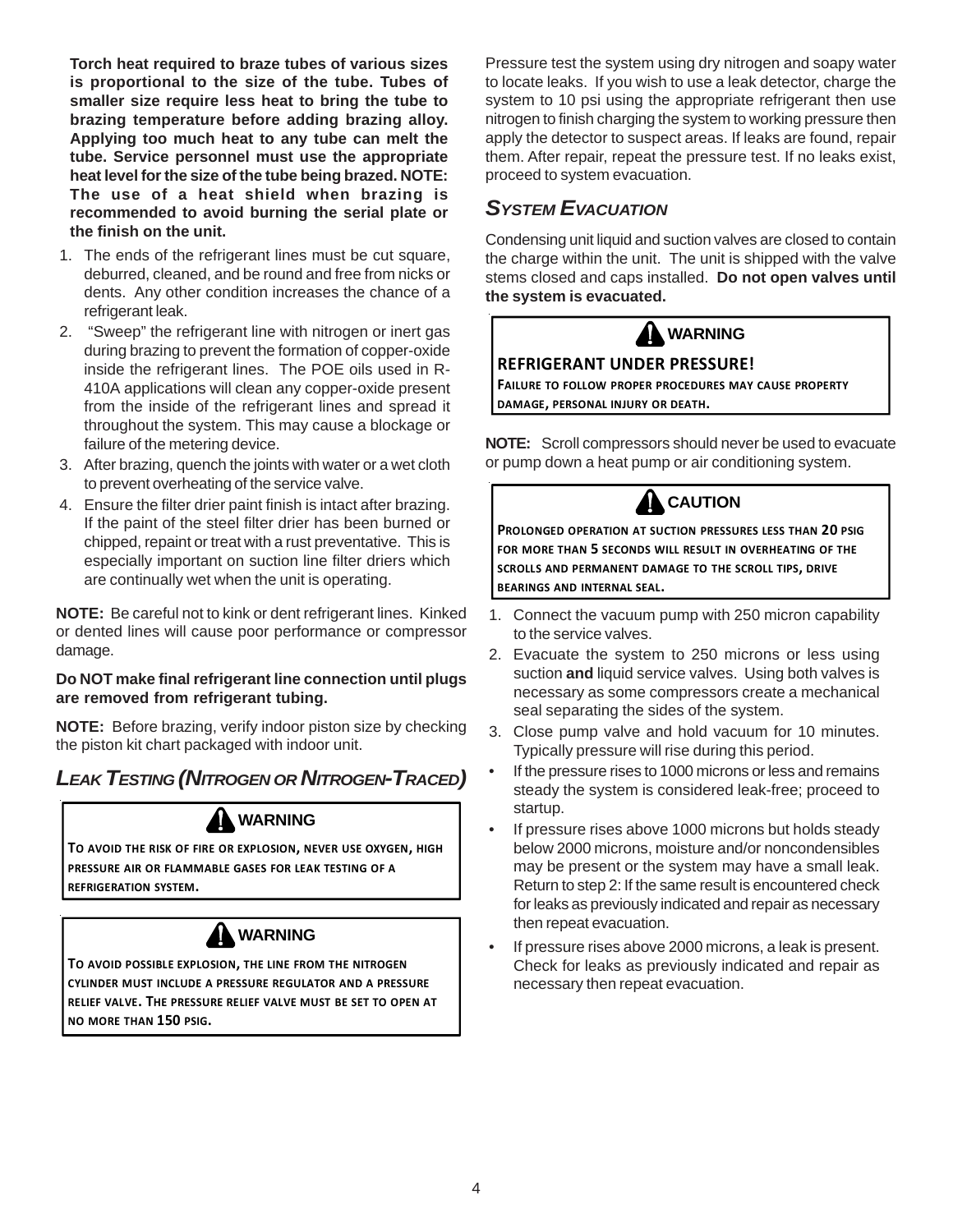

### *ELECTRICAL CONNECTIONS*



**HIGH VOLTAGE!**

**DISCONNECT ALL POWER BEFORE SERVICING. MULTIPLE POWER SOURCES MAY BE PRESENT. FAILURE TO DO SO MAY CAUSE PROPERTY DAMAGE, PERSONAL INJURY OR DEATH DUE TO ELECTRIC SHOCK. WIRING MUST CONFORM WITH NEC OR CEC AND ALL LOCAL CODES. UNDERSIZED WIRES COULD CAUSE POOR EQUIPMENT PERFORMANCE, EQUIPMENT DAMAGE OR FIRE.**



**TO AVOID THE RISK OF FIRE OR EQUIPMENT DAMAGE, USE COPPER CONDUCTORS.**

#### **NOTICE**

**UNITS WITH RECIPROCATING COMPRESSORS AND NON‐BLEED TXV'S REQUIRE A HARD START KIT.**

The condensing unit rating plate lists pertinent electrical data necessary for proper electrical service and overcurrent protection. Wires should be sized to limit voltage drop to 2% (max.) from the main breaker or fuse panel to the condensing unit. Consult the NEC, CEC, and all local codes to determine the correct wire gauge and length.

Local codes often require a disconnect switch located near the unit; do not install the switch on the unit. Refer to the installation instructions supplied with the indoor furnace/air handler for specific wiring connections and indoor unit configuration. Likewise, consult the instructions packaged with the thermostat for mounting and location information.

#### *OVERCURRENT PROTECTION*

The following overcurrent protection devices are approved for use.

- Time delay fuses
- HACR type circuit breakers

These devices have sufficient time delay to permit the motorcompressor to start and accelerate its load.

### *HIGH VOLTAGE CONNECTIONS*

Route power supply and ground wires through the high voltage port and terminate in accordance with the wiring diagram provided inside the control panel cover.

### *LOW VOLTAGE CONNECTIONS*

Condensing unit control wiring requires a nominal 24 VAC (+/- 6 VAC), 60 Hz, minimum 25 VA service from either the indoor or outdoor transformer packaged with the optional CTK0\* communicating thermostat kit. Low voltage wiring for the condensing units depends on the thermostat used. The unit is designed to work as part of a fully communicating HVAC system utilizing the ComfortNet™, CTK0\* thermostat, ComfortNet compatible indoor unit, and up to four wires. The unit also has legacy 24 VAC inputs to support non-communicating systems. Route control wires through the low voltage port and terminate in accordance with the wiring diagram provided inside the control panel cover.



**Voltage Ports**

**NOTE:** If the condensing unit is wired in the communicating mode together with the compatible communicating indoor unit and thermostat, then the communicating thermostat is able to search and identify the condensing unit when power is applied to the system. Refer to the Installation Manual of the communicating thermostat for more information.



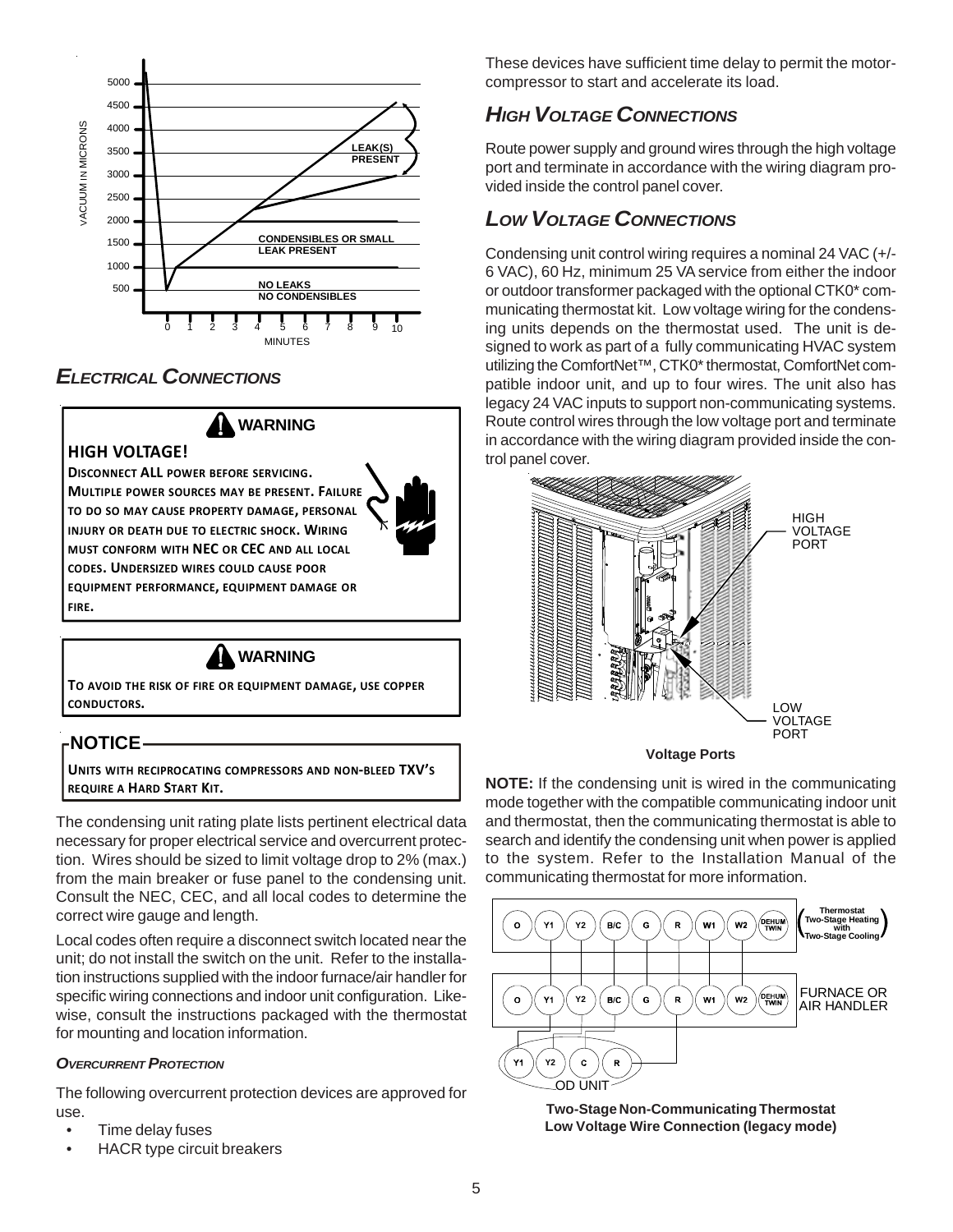

**Two-Stage Communicating Thermostat Low Voltage Wire Connection (communicating mode)**

### *SYSTEM START UP*

### **CAUTION**

#### **POSSIBLE REFRIGERANT LEAK!**

**TO AVOID A POSSIBLE REFRIGERANT LEAK, OPEN THE SERVICE VALVES UNTIL THE TOP OF THE STEM IS 1/8" FROM THE RETAINER.**

**NOTE:** Power must be supplied to the 18 SEER outdoor units containing ECM motors before the power is applied to the indoor unit. Sending a low voltage signal without high voltage power present at the outdoor unit can cause malfunction of the control module on the ECM motor.

Adequate refrigerant charge for the matching HSVTC evaporator coil and 15 feet of lineset is supplied with the condensing unit. If using evaporator coils other than HSVTC coil it maybe necessary to add or remove refrigerant to attain proper charge. If line set exceeds 15 feet in length, refrigerant should be added at .6 ounces per foot of liquid line.

**NOTE:** Charge should always be checked using superheat when using a piston and subcooling when using TXV equipped indoor coil to verify proper charge.

Open the suction service valve first! If the liquid service valve is opened first, oil from the compressor may be drawn into the indoor coil TXV, restricting refrigerant flow and affecting operation of the system.

When opening valves with retainers, open each valve only until the top of the stem is 1/8" from the retainer. To avoid loss of refrigerant, DO NOT apply pressure to the retainer. When opening valves without a retainer remove service valve cap and insert a hex wrench into the valve stem and back out the stem by turning the hex wrench counterclockwise. Open the valve until it contacts the rolled lip of the valve body.

**NOTE:** These are not back-seating valves. It is not necessary to force the stem tightly against the rolled lip.

After the refrigerant charge has bled into the system, open the liquid service valve. The service valve cap is the secondary seal for the valves and must be properly tightened to prevent leaks. Make sure cap is clean and apply refrigerant oil to threads and sealing surface on inside of cap. Tighten cap finger-tight and then tighten additional 1/6 of a turn (1 wrench flat) to properly seat the sealing surfaces.

**Do not introduce liquid refrigerant from the cylinder into the crankcase of the compressor as this may damage the compressor.**

- 1. Break vacuum by fully opening liquid and suction base valves.
- 2. Set thermostat to call for cooling. Check indoor and outdoor fan operation and allow system to stabilize for 10 minutes for fixed orifices and 20 minutes for expansion valves.

### *CHARGE VERIFICATION*

### **WARNING**

#### **REFRIGERANT UNDER PRESSURE!**

- **• DO NOT OVERCHARGE SYSTEM WITH REFRIGERANT.**
- **• DO NOT OPERATE UNIT IN A VACUUM OR AT NEGATIVE PRESSURE.**

**FAILURE TO FOLLOW PROPER PROCEDURES MAY CAUSE PROPERTY DAMAGE, PERSONAL INJURY OR DEATH.**



**USE REFRIGERANT CERTIFIED TO AHRI STANDARDS. USED REFRIGERANT MAY CAUSE COMPRESSOR DAMAGE, AND THE IS NOT COVERED UNDER WARRANTY. MOST PORTABLE MACHINES CANNOT CLEAN USED REFRIGERANT TO MEET AHRI STANDARDS.**

#### -NOTICE-

**VIOLATION OF EPA REGULATIONS MAY RESULT IN FINES OR OTHER PENALTIES.**

### **CAUTION**

**OPERATING THE COMPRESSOR WITH THE SUCTION VALVE CLOSED MAY CAUSE SERIOUS COMPRESSOR DAMAGE.**

### *FINAL CHARGE ADJUSTMENT*

The outdoor temperature must be 60°F or higher. Set the room thermostat to COOL, fan switch to AUTO, and set the temperature control well below room temperature.

After system has stabilized per startup instructions, check subcooling and superheat as detailed in the following section.

### **CAUTION**

**TO PREVENT PERSONAL INJURY, CAREFULLY CONNECT AND DISCONNECT MANIFOLD GAUGE HOSES. ESCAPING LIQUID REFRIGERANT CAN CAUSE BURNS. DO NOT VENT REFRIGERANT INTO THE ATMOSPHERE. RECOVER ALL REFRIGERANT DURING SYSTEM REPAIR AND BEFORE FINAL UNIT DISPOSAL.**

### *EXPANSION VALVE SYSTEM*

**NOTE: Units matched with indoor coils equipped with non-adjustable TXV should be charged by subcooling only.**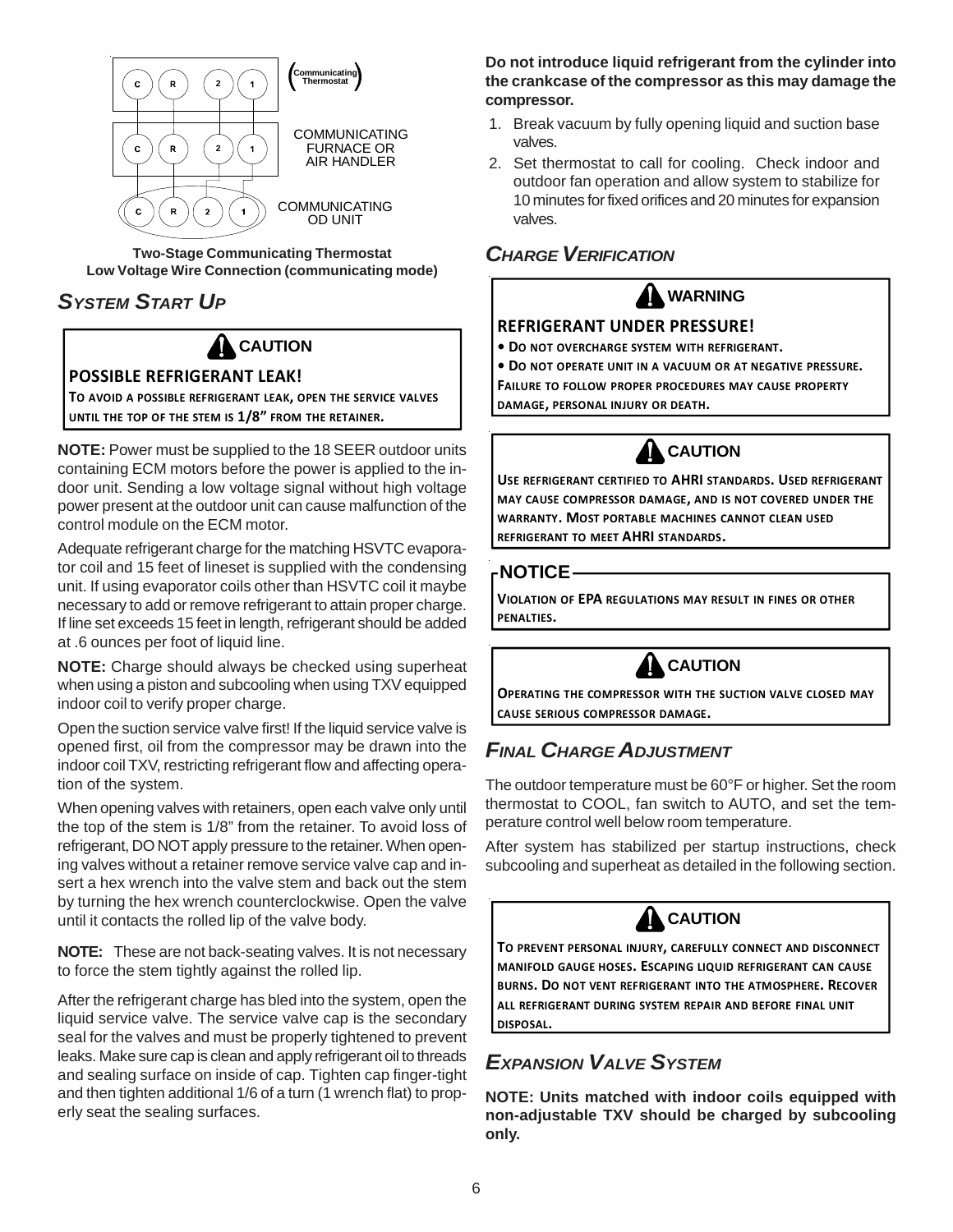Run the remote on low stage cooling for 10 minutes until refrigerant pressures stabilize. Use the following guidelines and methods to check unit operation and ensure that the refrigerant charge is within limits. Charge the unit on low stage.

- 1. Purge gauge lines. Connect service gauge manifold to base-valve service ports.
- 2. Temporarily install a thermometer on the liquid line at the liquid line service valve and 4-6" from the compressor on the suction line. Ensure the thermometer makes adequate contact and is insulated for best possible readings. Use liquid line temperature to determine subcooling and vapor temperature to determine superheat.
- 3. Check subcooling and superheat. Systems with TXV application should have a subcooling of 5 to 7ºF and superheat of 7 to 9 °F.
	- a. If subcooling and superheat are low, **adjust** TXV to 7 to 9 ºF superheat, then check subcooling.

**NOTE:** To adjust superheat, turn the valve stem clockwise to increase and counter clockwise to decrease.

| <b>SATURATED SUCTION PRESSURE</b><br><b>TEMPERATURE CHART</b> |        |                                                   |  |
|---------------------------------------------------------------|--------|---------------------------------------------------|--|
| <b>SUCTION PRESSURE</b>                                       |        | <b>SATURATED SUCTION</b><br><b>TEMPERATURE ºF</b> |  |
| <b>PSIG</b>                                                   | $R-22$ | <b>R-410A</b>                                     |  |
| 50                                                            | 26     | 1                                                 |  |
| 52                                                            | 28     | 3                                                 |  |
| 54                                                            | 29     | 4                                                 |  |
| 56                                                            | 31     | 6                                                 |  |
| 58                                                            | 32     | $\overline{7}$                                    |  |
| 60                                                            | 34     | 8                                                 |  |
| 62                                                            | 35     | 10                                                |  |
| 64                                                            | 37     | 11                                                |  |
| 66                                                            | 38     | 13                                                |  |
| 68                                                            | 40     | 14                                                |  |
| 70                                                            | 41     | 15                                                |  |
| 72                                                            | 42     | 16                                                |  |
| 74                                                            | 44     | 17                                                |  |
| 76                                                            | 45     | 19                                                |  |
| 78                                                            | 46     | 20                                                |  |
| 80                                                            | 48     | 21                                                |  |
| 85                                                            | 50     | 24                                                |  |
| 90                                                            | 53     | 26                                                |  |
| 95                                                            | 56     | 29                                                |  |
| 100                                                           | 59     | 31                                                |  |
| 110                                                           | 64     | 36                                                |  |
| 120                                                           | 69     | 41                                                |  |
| 130                                                           | 73     | 45                                                |  |
| 140                                                           | 78     | 49                                                |  |
| 150                                                           | 83     | 53                                                |  |
| 160                                                           | 86     | 56                                                |  |
| 170                                                           | 90     | 60                                                |  |

- b. If subcooling is low and superheat is high, **add** charge to raise subcooling to 5 to 7 ºF then check superheat.
- c. If subcooling and superheat are high, **adjust** TXV valve to 7 to 9 °F superheat, then check subcooling.
- d. If subcooling is high and superheat is low, **adjust** TXV valve to 7 to 9 ºF superheat and **remove** charge to lower the subcooling to 5 to 7 ºF.

**NOTE:** Do **NOT** adjust the charge based on suction pressure unless there is a gross undercharge.

4. Disconnect manifold set, installation is complete.

**NOTE:** Check the Schrader ports for leaks and tighten valve cores if necessary. Install caps finger-tight.

#### **SUPERHEAT FORMULA =**

#### **SUCT. LINE TEMP. - SAT. SUCT. TEMP.**

| <b>SATURATED LIQUID PRESSURE</b><br><b>TEMPERATURE CHART</b> |        |                                                  |  |
|--------------------------------------------------------------|--------|--------------------------------------------------|--|
| <b>LIQUID PRESSURE</b>                                       |        | <b>SATURATED LIQUID</b><br><b>TEMPERATURE OF</b> |  |
| <b>PSIG</b>                                                  | $R-22$ | <b>R-410A</b>                                    |  |
| 200                                                          | 101    | 70                                               |  |
| 210                                                          | 105    | 73                                               |  |
| 220                                                          | 108    | 76                                               |  |
| 225                                                          | 110    | 78                                               |  |
| 235                                                          | 113    | 80                                               |  |
| 245                                                          | 116    | 83                                               |  |
| 255                                                          | 119    | 85                                               |  |
| 265                                                          | 121    | 88                                               |  |
| 275                                                          | 124    | 90                                               |  |
| 285                                                          | 127    | 92                                               |  |
| 295                                                          | 130    | 95                                               |  |
| 305                                                          | 133    | 97                                               |  |
| 325                                                          | 137    | 101                                              |  |
| 355                                                          | 144    | 108                                              |  |
| 375                                                          | 148    | 112                                              |  |
| 405                                                          | 155    | 118                                              |  |
| 415                                                          | 157    | 119                                              |  |
| 425                                                          | n/a    | 121                                              |  |
| 435                                                          | n/a    | 123                                              |  |
| 445                                                          | n/a    | 125                                              |  |
| 475                                                          | n/a    | 130                                              |  |
| 500                                                          | n/a    | 134                                              |  |
| 525                                                          | n/a    | 138                                              |  |
| 550                                                          | n/a    | 142                                              |  |
| 575                                                          | n/a    | 145                                              |  |
| 600                                                          | n/a    | 149                                              |  |
| 625                                                          | n/a    | 152                                              |  |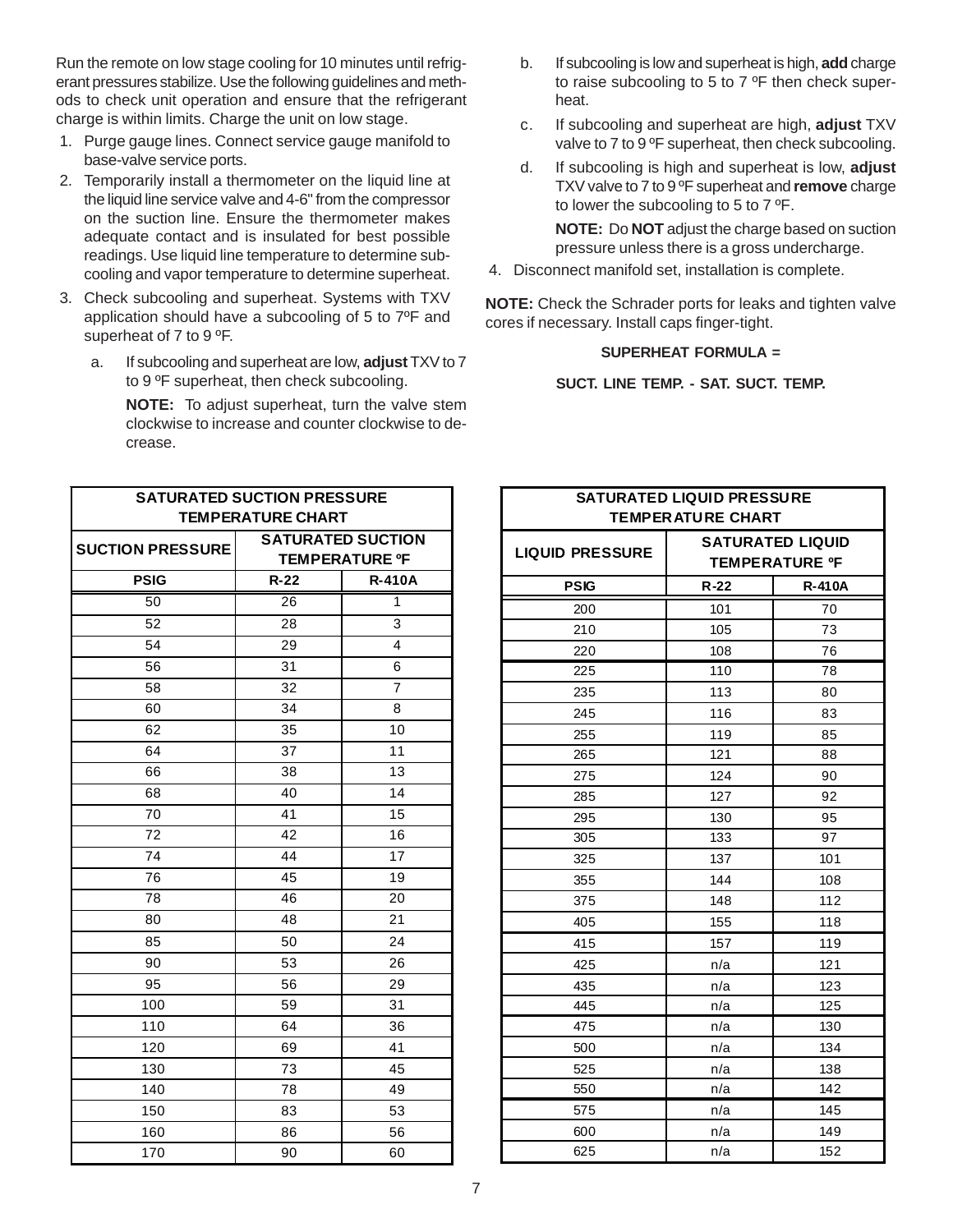#### **ADDITIONAL NOTES:**

- 1. There are (4) LEDs on the PCB. See the *Troubleshooting Tables* at the end of this manual for definitions of the LED status.
- 2. When system is at Standby mode, press "TEST" push button to turn on both compressor and outdoor fan for five (5) seconds.
- 3. Press "RECALL" push-button to retrieve the six most recent faults. The control must be in Standby Mode (no thermostat inputs) to use the feature. Depress the pushbutton for approximately two seconds and less than five seconds. The LEDs will then display the six most recent faults beginning with the most recent fault and decrementing to the least recent fault. The faults may be cleared by depressing the button for greater than five seconds. Consecutively repeated faults are displayed a maximum of three times. Refer to the fault code definitions at the end of this manual for more details.
- 4. "TERM" dipswitch is used for communications bus configuration. Leave the settings to the factory default position.
- 5. "LEARN" push button is used in communication mode to support device recognition on start-up. As the communication system supports automatic identification of both indoor unit and outdoor unit, this button is not used for a normal start-up.

### *COMFORTNET™ SYSTEM*

#### **OVERVIEW**

The ComfortNet system (or CT system) is a system that includes a ComfortNet compatible air handler/furnace/modular blower and air conditioner or heat pump with a CTK0\*AA thermostat. Any other system configurations are considered invalid ComfortNet systems and must be connected as a tradition (or legacy) system. The table below compares the valid CT systems.

| CT compatible<br>Air Handler/Furnace/Modular<br>Blower | CT compatible<br>Air Conditioner  | Full CT system<br>benefits & features |
|--------------------------------------------------------|-----------------------------------|---------------------------------------|
| CT compatible<br>Air Handler/Furnace/Modular<br>Blower | CT compatible<br><b>Heat Pump</b> | Full CT system<br>benefits & features |

A ComfortNet heating/air conditioning system differs from a legacy/traditional system in the manner in which the indoor unit, outdoor unit and thermostat interact with one another. In a traditional system, the thermostat sends commands to the indoor and outdoor units via analog 24 VAC signals. It is a one-way communication path in that the indoor and outdoor units typically do not return information to the thermostat.

On the other hand, the indoor unit, outdoor unit, and thermostat comprising a ComfortNet system "communicate" digitally with one another. It is now a two-way communications path. The thermostat still sends commands to the indoor and outdoor units. However, the thermostat may also request and receive information from both the indoor and outdoor units. This information may be displayed on the CT thermostat. The indoor and outdoor units also interact with one another. The outdoor unit may send commands to or request information from the indoor unit. This two-way digital communications between the thermostat and subsystems (indoor/outdoor unit) and between subsystems is the key to unlocking the benefits and features of the ComfortNet system.

Two-way digital communications is accomplished using only two wires. The thermostat and subsystem controls are powered with 24 VAC Thus, a maximum of 4 wires between the equipment and thermostat is all that is required to operate the system.

#### **AIRFLOW CONSIDERATIONS**

Airflow demands are managed differently in a fully communicating system than they are in a legacy wired system. The system operating mode (as determined by the thermostat) determines which unit calculates the system airflow demand. If the indoor unit is responsible for determining the airflow demand, it calculates the demand and sends it to the ECM motor. If the outdoor unit or thermostat is responsible for determining the demand, it calculates the demand and transmits the demand along with a fan request to the indoor unit. The indoor unit then sends the demand to the ECM motor. The following table lists the various ComfortNet™ systems, the operating mode, and airflow demand source.

| System                           | <b>System</b><br><b>Operating Mode</b> | Airflow Demand<br>Source |
|----------------------------------|----------------------------------------|--------------------------|
|                                  | Cooling                                | Air Conditioner          |
| Air Conditioner +<br>Air Handler | Heating                                | Air Handler              |
|                                  | Continuous Fan                         | Thermostat               |
|                                  |                                        |                          |
|                                  | Cooling                                | Air Conditioner          |
| Air Conditioner +<br>Furnace     | Heating                                | Furnace                  |
|                                  | Continuous Fan                         | Thermostat               |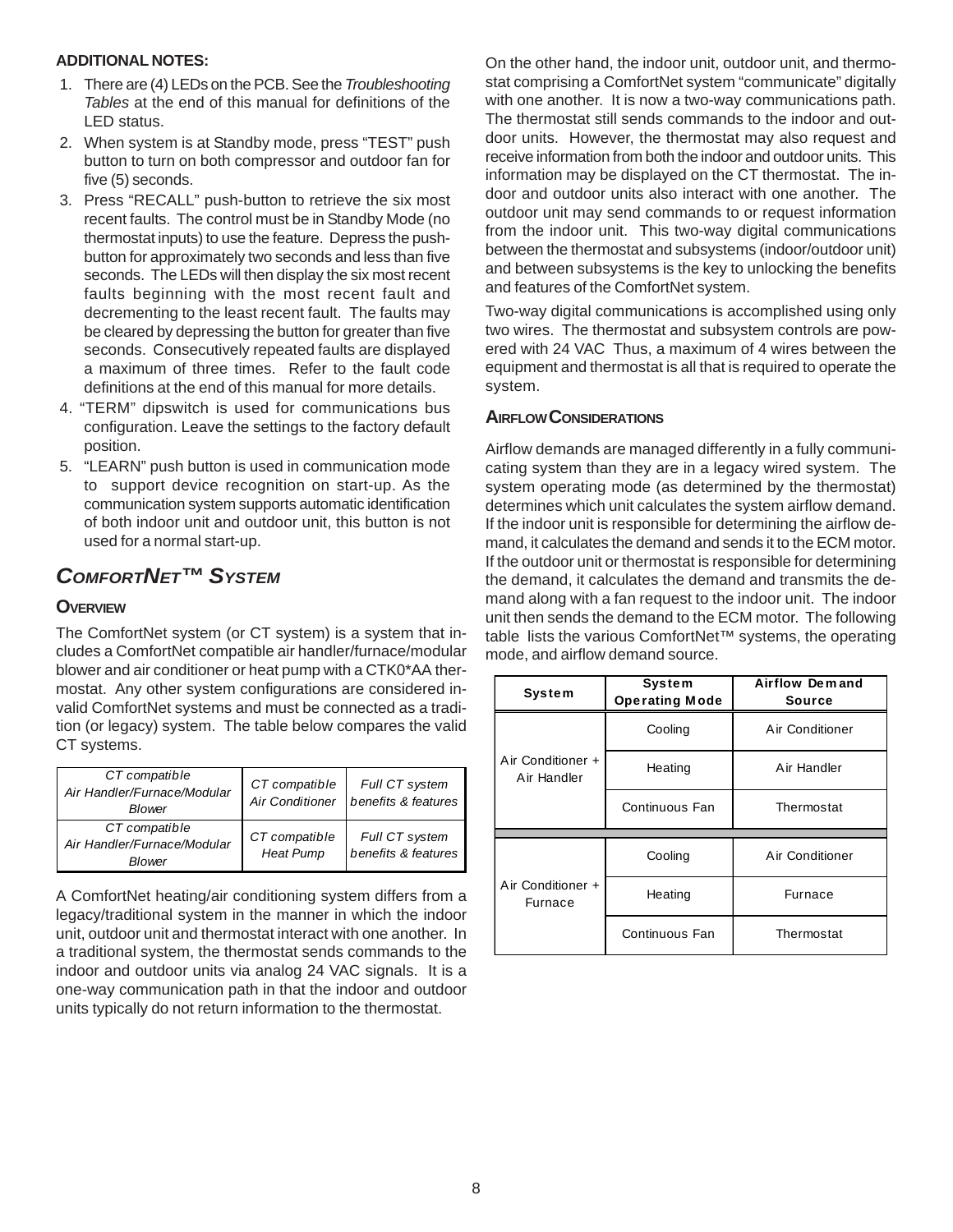For example, assume the system is an air conditioner matched with an air handler. With a call for low stage cooling, the air conditioner will calculate the system's low stage cooling airflow demand. The air conditioner will then send a fan request along with the low stage cooling airflow demand to the air handler. Once received, the air handler will send the low stage cooling airflow demand to the ECM motor. The ECM motor then delivers the low stage cooling airflow. The table below lists the nominal high and low stage airflow for the ComfortNet air conditioners.

| Model      | <b>High</b> | Low  |
|------------|-------------|------|
| *SXC160241 | 800         | 600  |
| *SXC160361 | 1200        | 800  |
| *SXC160481 | 1550        | 1100 |
| *SXC160601 | 1800        | 1400 |
| *SXC180361 | 1250        | 850  |
| *SXC180481 | 1750        | 1210 |
| *SXC180601 | 1750        | 1210 |

#### **CTK0\* WIRING**

**NOTE:** Refer to *Electrical Connections - High Voltage Connections* for 208/230 volt line connections to the air conditioner.

**NOTE:** A removable plug connector is provided with the control to make thermostat wire connections. This plug may be removed, wire connections made to the plug, and replaced. It is strongly recommended that multiple wires into a single terminal be twisted together prior to inserting into the plug connector. Failure to do so may result in intermittent operation.

Typical 18 AWG thermostat wire may be used to wire the system components. However, communications reliability may be improved by using a high quality, shielded, twisted pair cable for the data transmission lines. In either case, 100 feet is the maximum length of wire between indoor unit and outdoor unit, or between indoor unit and thermostat.

#### *FOUR-WIRE INDOOR AND OUTDOOR WIRING*

Typical wiring will consist of four wires between the indoor unit and outdoor unit and between the indoor unit and thermostat. The required wires are: (a) data lines, 1 and 2; (b) thermostat "R" (24 VAC hot) and "C" (24 VAC common).



**System Wiring Using Four-Wires**

#### **TWO-WIRE OUTDOOR, FOUR-WIRE INDOOR WIRING**

Two wires only may be utilized between the indoor and outdoor units. For this wiring scheme, only the data lines, 1 and 2, are required between the indoor and outdoor units. A 40 VA, 208/ 230 VAC to 24 VAC transformer must be installed in the outdoor unit to provide 24 VAC power to the outdoor unit's electronic control. The transformer is included with the CTK0\* kit. See kit instructions for mounting and wiring instructions. Four wires are required between the indoor unit and thermostat.

**NOTE:** Use of the CTK0\* transformer is recommended if installing a dual fuel system. Failure to use the transformer in the outdoor unit could result in over loading of the furnace transformer.



**System Wiring using Two-Wires between Furnace and AC/HP and Four-Wires between Furnace and Thermostat**

#### **COMFORTNET™ SYSTEM ADVANCED FEATURES**

The ComfortNet system permits access to additional system information, advanced setup features, and advanced diagnostic/troubleshooting features. These advanced features are organized into a menu structure. The menus are accessed and navigated as described below.

#### **ACCESSING AND NAVIGATING THE ADVANCED FEATURES MENUS**

The advanced system features are accessed using the ComfortNet thermostat. These advanced features are accessed as follows:

- On the CT thermostat Home Screen Display, touch the **Menu** key to display additional key choices.
- Touch and hold the **Installer Config** key for approximately three seconds to enter the Thermostat Options Configuration menu.
- Touch and hold the **Installer Config** key again for approximately three seconds to enter the Advanced Installer Configuration menu.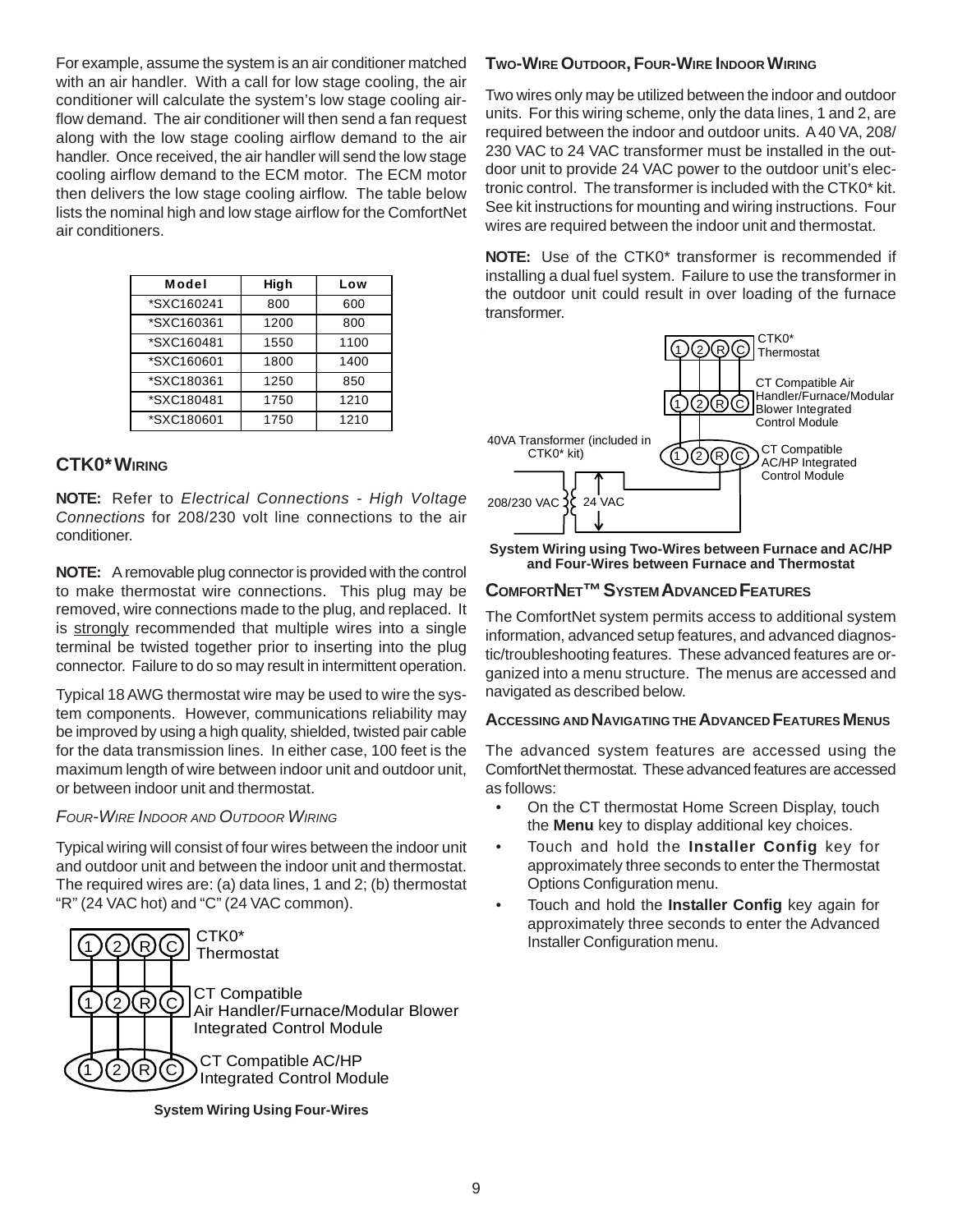

Upon entering the advanced menus, the Advanced Fault Menu is displayed. The display will change to the Fault Screen and indicate any faults that may be present in the indoor or outdoor equipment. If a fault is present, the Fault Screen will show the equipment and an error code with a description of the fault.

Touch  $\triangleleft$  or  $\triangleright$  keys to view the fault status of any remaining equipment. The text **"NO FAULTS"** will be scrolled if no errors are present.



Touch the  $\Delta$  or  $\nabla$  to step through the list of installed equipment, including the thermostat. Touch the **Installer Config** key to enter the submenus for the equipment displayed. The text **"WORKING"** will be displayed in the scrolling display area while the data is being retrieved. The first sub-menu is then displayed. See tables below for listing of air conditioner submenus.

Touch the  $\Delta$  or  $\nabla$  to step through the list of submenus and view settings. If a setting can be adjusted,  $\triangleleft$  and  $\triangleright$  keys will appear. Use the  $\triangleleft$  or  $\triangleright$  keys to adjust the setting to the desired value. Touch the  $\Delta$  or  $\nabla$  to step to the next item. **"WORKING"** will appear as the settings are being updated. **"DONE"** will appear to indicate the change was accepted. If the change is not accepted, the display will show **"FAIL"** then revert to the Fault Screen.

Some parameters being displayed switch between the item name and the item value. Touch the **Hold** key to momentarily stop the display from switching.

To exit an equipment submenu and revert back to the equipment menus, touch the **Menu** key. Touch Menu again to revert back to the Thermostat Options Menu. Touch the **Run Schedule** key to step out of all menus and back to the CT thermostat Home Screen Display.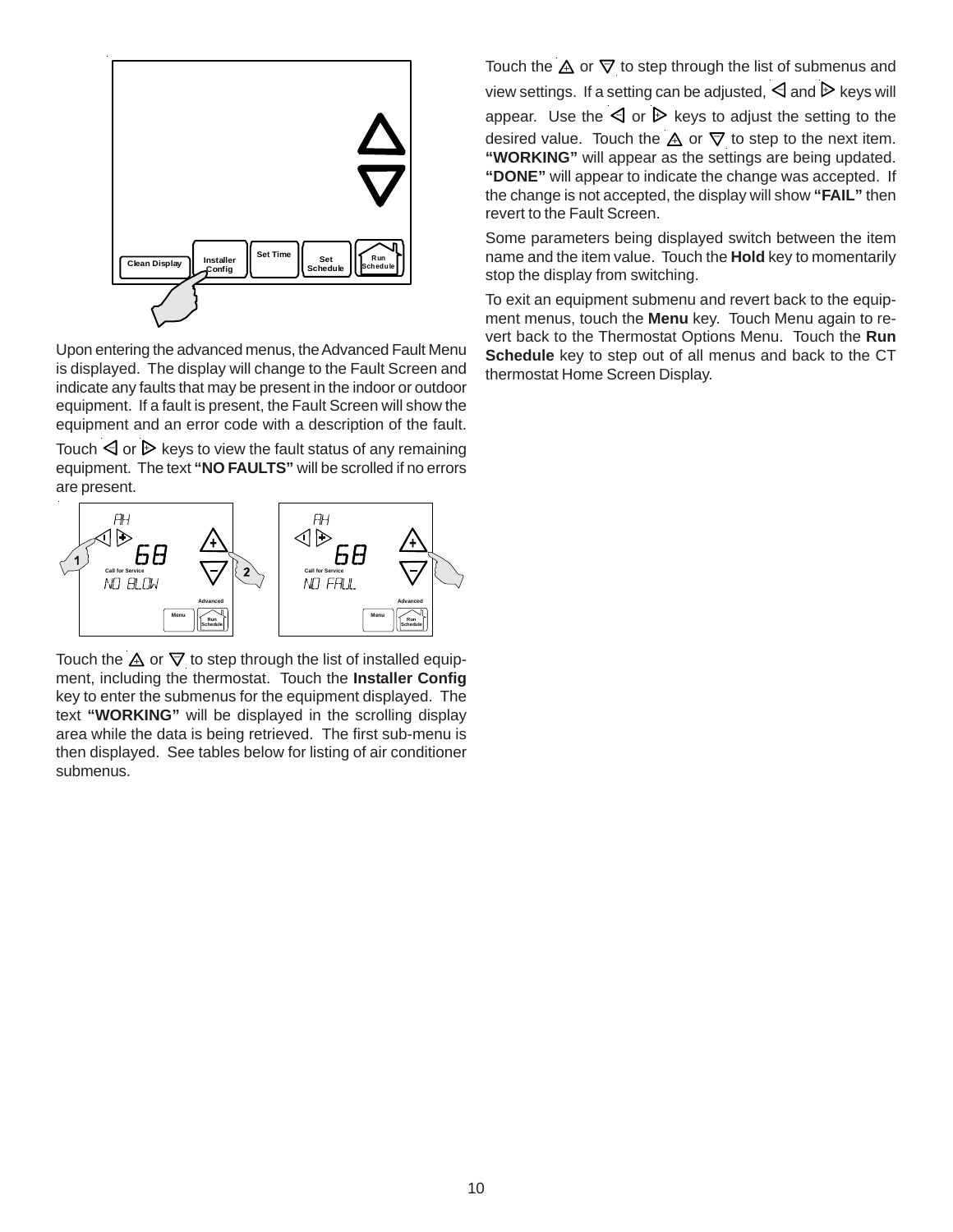| <b>CONFIGURATION</b>         |                                                                       |  |
|------------------------------|-----------------------------------------------------------------------|--|
| Submenu Item                 | Indication (for Display Only; not User Modifiable)                    |  |
| Number of AC Stages (CL STG) | Displays the number of air conditioning stages; applies to AC and HP. |  |
| Number of HP Stages (HT STG) | Displays the number of heat pump stages; applies to HP only.          |  |
| AC Tonnage (TONS)            | Displays the air conditioning tonnage; applies to AC and HP.          |  |

| <b>DIAGNOSTICS</b>                               |                                           |                                             |  |
|--------------------------------------------------|-------------------------------------------|---------------------------------------------|--|
| Submenu Item                                     | <b>Indication/User Modifiable Options</b> | <b>Comments</b>                             |  |
| Fault 1 (FAULT #1)                               | Most recent AC/HP fault                   | For display only                            |  |
| Fault 2 (FAULT #2)                               | Next most recent AC/HP fault              | For display only                            |  |
| Fault 3 (FAULT #3)                               | Next most recent AC/HP fault              | For display only                            |  |
| Fault 4 (FAULT #4)                               | Next most recent AC/HP fault              | For display only                            |  |
| Fault 5 (FAULT #5)                               | Next most recent AC/HP fault              | For display only                            |  |
| Fault 6 (FAULT #6)                               | Least recent AC/HP fault                  | For display only                            |  |
| Clear Fault History (CLEAR)<br>$\cdots$ $\cdots$ | NO or YES<br>$\sim$<br>$\sim$             | Selecting "YES" clears the fault<br>history |  |

**NOTE:** Consecutively repeated faults are shown a maximum of three (3) times.

| <b>IDENTIFICATION</b>   |                                                                    |  |
|-------------------------|--------------------------------------------------------------------|--|
| Submenu Item            | Indication (for Display Only; not User Modifiable)                 |  |
| Model Number (MOD NUM)  | Displays the air conditioner or heat pump model number             |  |
| Serial Number (SER NUM) | Displays the air conditioner or heat pump serial number (Optional) |  |
| Software (SOFTWARE)     | Displays the application software revision                         |  |

| <b>SENSORS</b>                                |                                          |                                                                                                                    |  |
|-----------------------------------------------|------------------------------------------|--------------------------------------------------------------------------------------------------------------------|--|
| Submenu Item                                  | <b>User Modifiable Options</b>           | <b>Comments</b>                                                                                                    |  |
| Outdoor Air Temperature<br>(AIR TMP)          | Displays the outdoor air temperature     | Sensor may or may not be<br>available on an air conditioner.<br>Check air conditioner instructions<br>for details. |  |
| <b>Outdoor Coil Temperature</b><br>(COIL TMP) | Displays the outdoor coil<br>temperature | Applies to heat pump only.<br>Required for heat pump operation.                                                    |  |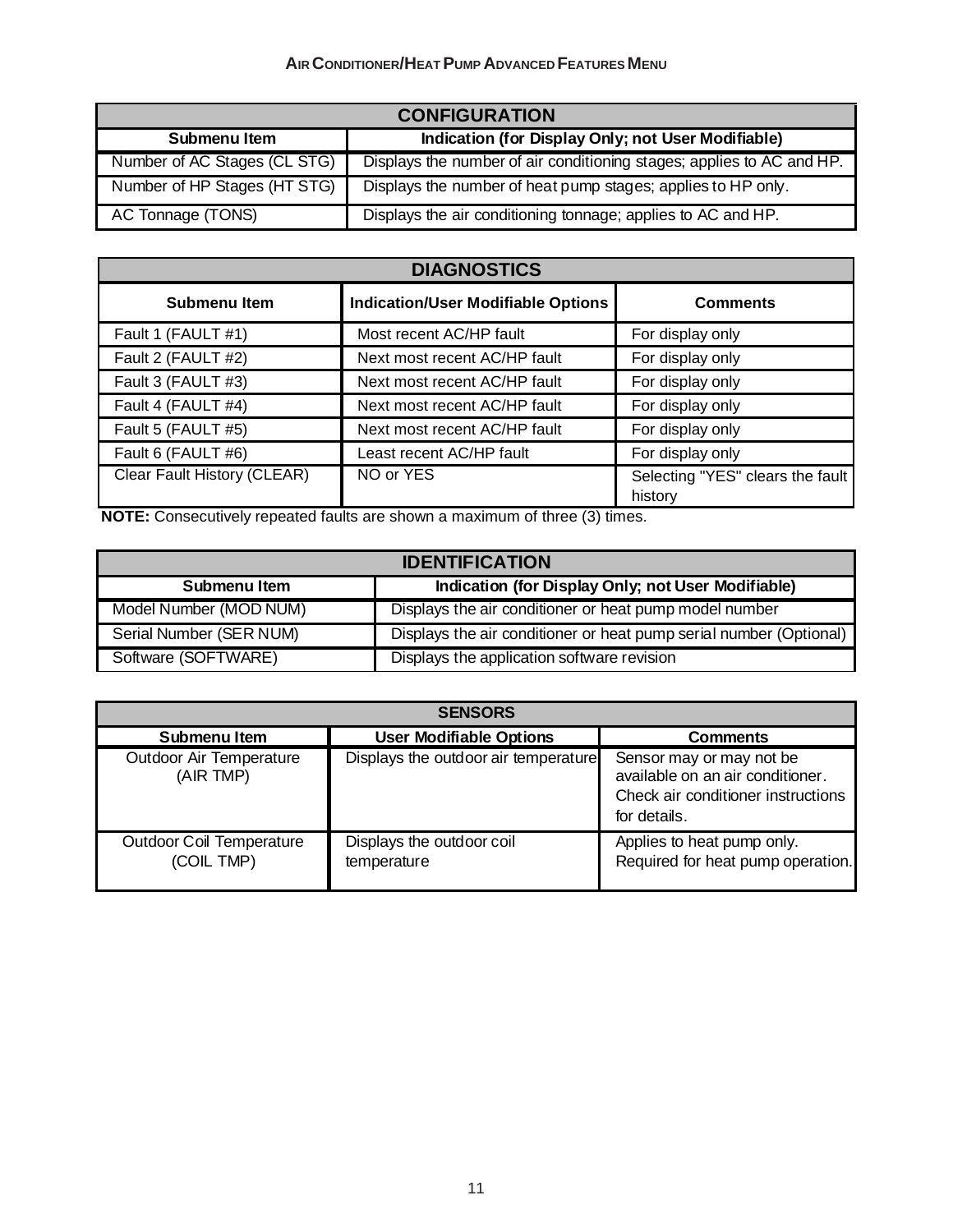| <b>COOL SET-UP</b>                 |                                                       |                                                                                                                            |  |
|------------------------------------|-------------------------------------------------------|----------------------------------------------------------------------------------------------------------------------------|--|
| Submenu Item                       | <b>User Modifiable Options</b>                        | <b>Comments</b>                                                                                                            |  |
| Cool Airflow Trim<br>(CL TRM)      | $-10\%$ to $+10\%$ in 2% increments,<br>default is 0% | Selects the airflow trim amount; applies to<br>air conditioner only.                                                       |  |
| Cool Airflow Profile<br>(CL PRFL)  | A, B, C, or D, default is A                           | Selects the airflow profile; applies to air<br>conditioner only.                                                           |  |
| Cool ON Delay<br>(CL ON)           | 5, 10, 20, or 30 seconds, default is<br>5 seconds     | Selects the indoor blower ON delay; applies<br>to air conditioner only.                                                    |  |
| Cool OFF Delay<br>(CL OFF)         | 30, 60, 90, or 120 seconds, default<br>is 30 seconds  | Selects the indoor blower OFF delay;<br>applies to air conditioner only.                                                   |  |
| Dehumidification Select<br>(DEHUM) | ON or OFF (default is OFF)                            | Selecting "OFF" disables dehumidification;<br>selecting "ON" enables dehumidification;<br>applies to air conditioner only. |  |

|              | <b>STATUS</b>                                                    |
|--------------|------------------------------------------------------------------|
| Submenu Item | Indication (for Display Only; not User Modifiable)               |
| Mode (MODE)  | Displays the current air conditioner or heat pump operating mode |
| CFM (CFM     | Displays the airflow for the current operating mode              |

|                                      | <b>HEAT SET-UP</b>                                 |                                                                                                 |
|--------------------------------------|----------------------------------------------------|-------------------------------------------------------------------------------------------------|
| Submenu Item                         | <b>User Modifiable Options</b>                     | <b>Comments</b>                                                                                 |
| <b>Heat Airflow Trim</b>             | $-10\%$ to $+10\%$ in 2% increments,               | Selects the airflow trim amount; applies to                                                     |
| (HT TRM)                             | default is 0%                                      | heat pump only.                                                                                 |
| Heat ON Delay                        | 5, 10, or 15 seconds, default is 5                 | Selects the indoor blower heat ON delay;                                                        |
| (HT ON)                              | seconds                                            | applies to heat pump only.                                                                      |
| <b>Heat OFF Delay</b>                | 30, 50, 70, or 90 seconds, default                 | Selects the indoor blower heat OFF delay;                                                       |
| (HT OFF)                             | is 30 seconds                                      | applies to heat pump only.                                                                      |
| Defrost Interval                     | 30, 60, 90, or 120 minutes, default                | Selects the time interval between defrosts;                                                     |
| (DEFROST)                            | is 30 minutes.                                     | applies to heat pump only.                                                                      |
| <b>Compressor Delay</b><br>(CMP DLY) | 0, 5, 15, or 30 seconds, default is $5$<br>seconds | Selects the compressor off time after a<br>reversing valve shift; applies to heat pump<br>only. |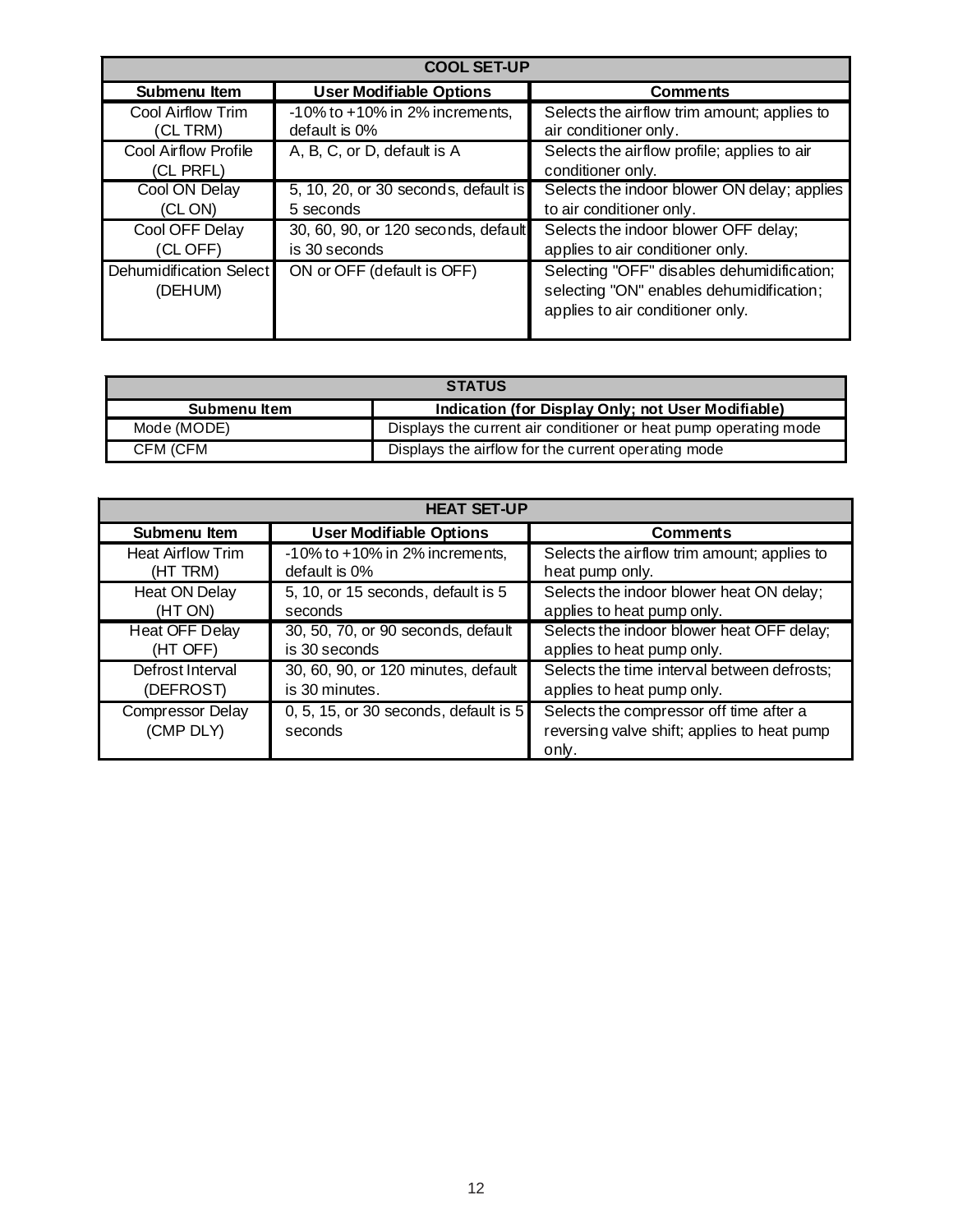#### **DIAGNOSTICS**

Accessing the air conditioner/heat pump diagnostics menu provides ready access to the last six faults detected by the air conditioner/heat pump. Faults are stored most recent to least recent. Any consecutively repeated fault is stored a maximum of three times. Example: The power supply to the air conditioner/heat pump is continuously below 187 VAC. The control will only store this fault the first three *consecutive* times the fault occurs. Navigate to the diagnostics menu as described above in *Accessing and Navigating the Advanced Features Menus*.

**NOTE:** It is highly recommended that the fault history be cleared when performing maintenance or servicing the furnace.

#### **NETWORKTROUBLESHOOTING**

Communications is achieved by taking the difference between a positive dc signal and a negative dc signal. The positive dc signal is termed "data 1" or "1". Data 1 is positive with respect to ground (or common). The negative dc signal is termed "data 2" or "2". Data 2 is negative with respect to ground (or common).

Data 1 should be approximately 2.8 volts dc. Data 2 should be approximately 2.2 volts dc. The voltage difference between data 1 and data 2 should be approximately 0.6 volts dc.

Verify that the bus TERM dipswitches are in the ON position.



The ComfortNet™ system is a fully communicating system, and thus, constitutes a network. Occasionally the need to troubleshoot the network may arise. The integrated control module has some on-board tools that may be used to troubleshoot the network. These tools are: red communications LED, green receive (Rx) LED, and learn button.

- Red communications LED Indicates the status of the network. The table below indicates the LED status and the corresponding potential problem.
- Green receive LED Indicates network traffic. The table below indicates the LED status and the corresponding potential problem.
- LEARN button Used to reset the network. Depress the button for approximately 2 seconds to reset the network.

#### **SYSTEM TROUBLESHOOTING**

**NOTE:** Refer to the instructions accompanying the CT compatible indoor air handler/furnace/modular blower unit for troubleshooting information.

Refer to the Troubleshooting Chart at the end of this manual for a listing of possible air conditioner and heat pump error codes, possible causes and corrective actions.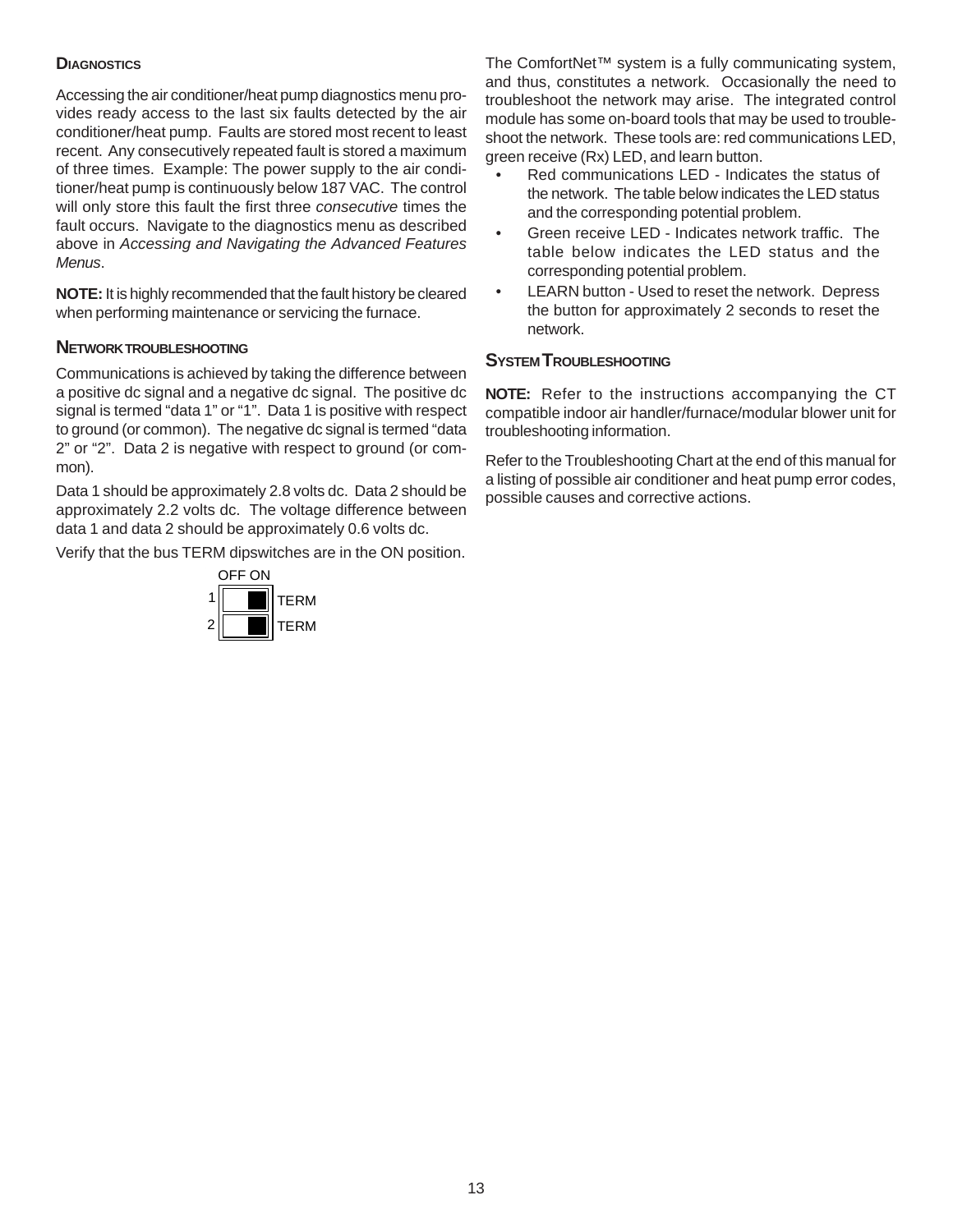| <b>LED</b>                              | <b>LED Status</b> | Indication                       | <b>Possible Causes</b>                                                                                                                         | <b>Corrective Action(s)</b>                                                                                                                                                                                          | <b>Notes &amp; Cautions</b>                                                                                                                        |
|-----------------------------------------|-------------------|----------------------------------|------------------------------------------------------------------------------------------------------------------------------------------------|----------------------------------------------------------------------------------------------------------------------------------------------------------------------------------------------------------------------|----------------------------------------------------------------------------------------------------------------------------------------------------|
|                                         | Off               | Normal condition                 | None                                                                                                                                           | None                                                                                                                                                                                                                 | None                                                                                                                                               |
| <b>Red Communications</b><br><b>LED</b> | 1 Flash           | <b>Communications Failure</b>    | <b>Communications Failure</b>                                                                                                                  | <b>Depress LEARN Button</b>                                                                                                                                                                                          | Depress once quickly for a<br>power-up reset<br>Depress and hold for 2<br>seconds for an out-of-box<br>reset                                       |
|                                         | 2 Flashes         | Out-of-box reset                 | Control power up<br>Learn button depressed                                                                                                     | None                                                                                                                                                                                                                 | None                                                                                                                                               |
|                                         | Off               | No power<br>Communications error | No power to furnace<br>Open fuse<br>Communications error                                                                                       | Check fuses and circuit<br>breakers; replace/reset<br>Replace blown fuse<br>Check for shorts in low<br>voltage wiring system<br>Reset network by<br>depressing learn button<br>Check data 1/ data 2<br>voltages      | Turn power OFF prior to<br>repair                                                                                                                  |
| Green Receive LED                       | 1 Steady Flash    | No network found                 | Broken/ disconnected data<br>wire(s)<br>AC/HP is installed as a<br>legacy/ traditional system                                                  | Check communications<br>wiring (data 1/ data 2<br>wires)<br>Check wire connections at<br>terminal block<br>Verify installation<br>type (legacy/ traditional or<br>communicating)<br>Check data 1/ data 2<br>voltages | Turn power OFF prior to<br>repair<br>Verify wires at terminal<br>blocks are securely twisted<br>together prior to inserting<br>into terminal block |
|                                         | Rapid Flashing    | Normal network traffic           | Control is "talking" on<br>network as expected                                                                                                 | None                                                                                                                                                                                                                 | None                                                                                                                                               |
|                                         | On Solid          | Data 1/ Data 2 miss-wire .       | Data 1 and data 2 wires reversed .<br>at indoor unit, thermostat, or<br>CT compatible outdoor unit<br>Short between data 1 and<br>data 2 wires | Check communications<br>wiring (data 1/ data 2<br>wires)<br>Check wire connections at<br>terminal block                                                                                                              | Turn power OFF prior to<br>repair<br>Verify wires at terminal<br>blocks are securely twisted<br>together prior to inserting<br>into terminal block |
|                                         |                   |                                  | Short between data 1 or<br>data 2 wires and R<br>(24 VAC) or C (24 VAC<br>common)                                                              | Check data 1/ data 2<br>voltages                                                                                                                                                                                     |                                                                                                                                                    |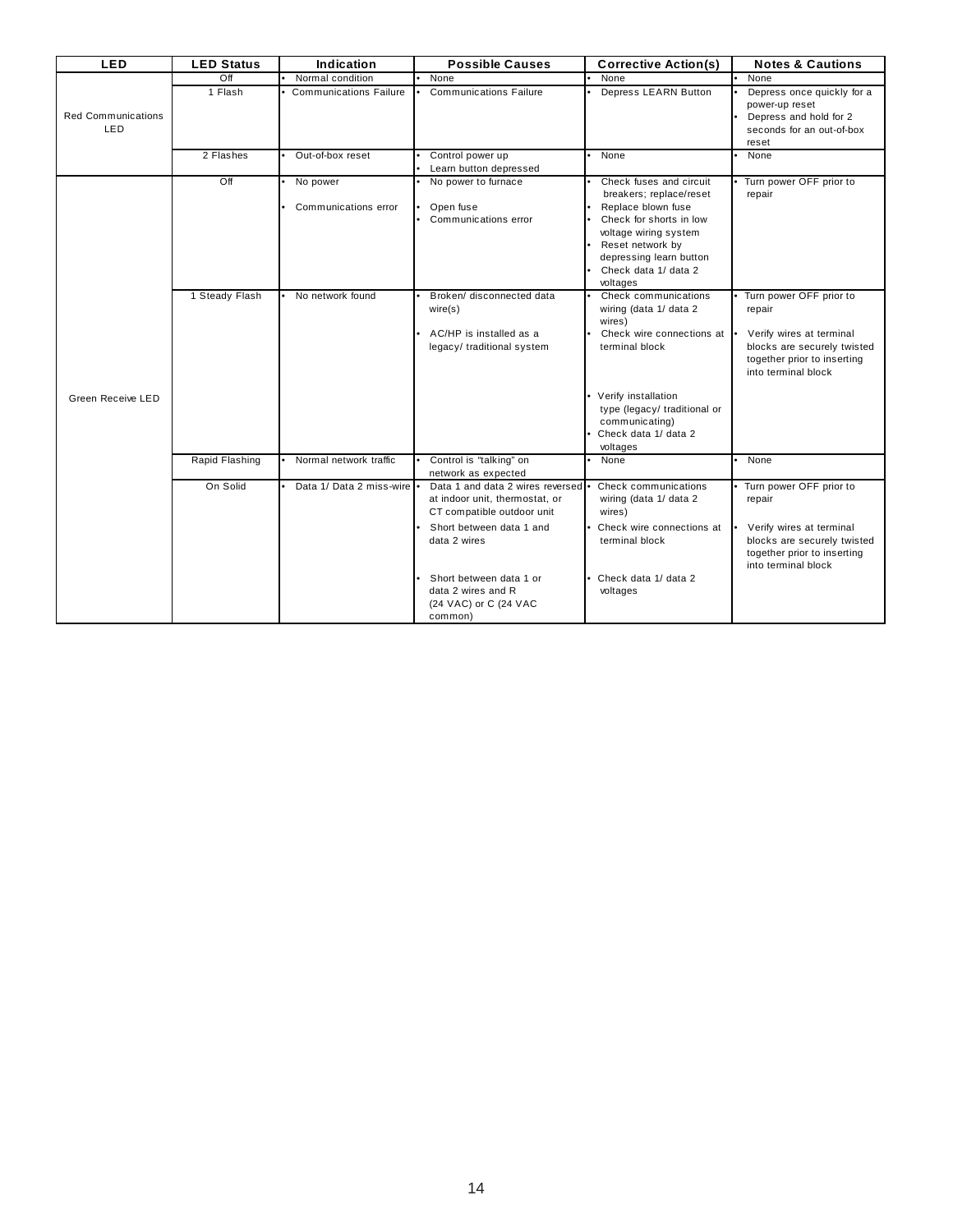#### **UNIT TROUBLESHOOTING INFORMATION**

| Complaint                                                                                     |                |                          |                                         |                                                | <b>No Cooling</b>             |                              |                                           |                               |                                           |                            | Unsatisfactory<br>Cooling    |                                      |                     |                      | Operating<br><b>Pressures</b> | System                |                    |                                                                |
|-----------------------------------------------------------------------------------------------|----------------|--------------------------|-----------------------------------------|------------------------------------------------|-------------------------------|------------------------------|-------------------------------------------|-------------------------------|-------------------------------------------|----------------------------|------------------------------|--------------------------------------|---------------------|----------------------|-------------------------------|-----------------------|--------------------|----------------------------------------------------------------|
| <b>POSSIBLE CAUSE</b><br><b>DOTS IN ANALYSIS</b><br><b>GUIDE INDICATE</b><br>"POSSIBLE CAUSE" | <b>MOLANNS</b> | start<br>System will not | - fan runs<br>Compressor will not start | start<br>Compressor and Condenser Fan will not | Evaporator fan will not start | Condenser fan will not start | - goes off on overload<br>Compressor runs | Compressor cycles on overload | System runs continuously - little cooling | Too cool and then too warm | Not cool enough on warm days | Certain areas to cool others to warm | Compressor is noisy | -ow suction pressure | Low head pressure             | High suction pressure | High head pressure | <b>Test Method</b><br>Remedy                                   |
| <b>Power Failure</b>                                                                          |                | $\bullet$                |                                         |                                                |                               |                              |                                           |                               |                                           |                            |                              |                                      |                     |                      |                               |                       |                    | <b>Test Voltage</b>                                            |
| <b>Blown Fuse</b><br><b>Loose Connection</b>                                                  |                | $\bullet$                |                                         | $\bullet$                                      | $\bullet$                     |                              |                                           |                               |                                           |                            |                              |                                      |                     |                      |                               |                       |                    | Impact Fuse Size & Type<br><b>Inspect Connection - Tighten</b> |
| Shorted or Broken Wires                                                                       |                | $\bullet$<br>$\bullet$   | $\bullet$                               | $\bullet$                                      | $\bullet$<br>$\bullet$        | $\bullet$<br>$\bullet$       | $\bullet$<br>$\bullet$                    |                               |                                           |                            |                              |                                      |                     |                      |                               |                       |                    | <b>Test Circuits with Ohmmeter</b>                             |
| Open Overload                                                                                 |                |                          |                                         |                                                | $\bullet$                     | $\bullet$                    |                                           |                               |                                           |                            |                              |                                      |                     |                      |                               |                       |                    | <b>Test Continuity of Overloads</b>                            |
| <b>Faulty Thermostat</b>                                                                      |                | $\bullet$                |                                         | $\bullet$                                      | $\bullet$                     |                              |                                           |                               |                                           | $\bullet$                  |                              |                                      |                     |                      |                               |                       |                    | Test Continuity of Thermostat and Wiring                       |
| <b>Faulty Transformer</b>                                                                     |                | $\bullet$                |                                         | $\bullet$                                      |                               |                              |                                           |                               |                                           |                            |                              |                                      |                     |                      |                               |                       |                    | <b>Check Control Circuit with Voltmeter</b>                    |
| Shorted or Open Capacitor                                                                     |                |                          | $\bullet$                               |                                                | $\bullet$                     | $\bullet$                    | $\bullet$                                 |                               |                                           |                            |                              |                                      |                     |                      |                               |                       |                    | <b>Test Capacitor</b>                                          |
| Internal Compressor Overload Open                                                             |                |                          | $\bullet$                               |                                                |                               |                              |                                           |                               |                                           |                            |                              |                                      |                     |                      |                               |                       |                    | <b>Test Continuity of Overload</b>                             |
| Shorted or Grounded Compressor                                                                |                |                          | $\bullet$                               |                                                |                               |                              | $\bullet$                                 |                               |                                           |                            |                              |                                      |                     |                      |                               |                       |                    | <b>Test Motor Windings</b>                                     |
| <b>Compressor Stuck</b>                                                                       |                | $\bullet$                |                                         |                                                |                               |                              | $\bullet$                                 |                               |                                           |                            |                              |                                      |                     |                      |                               |                       |                    | Use Test Cord                                                  |
| <b>Faulty Compressor Contactor</b>                                                            |                | $\bullet$                | $\bullet$                               | $\bullet$                                      |                               |                              | $\bullet$                                 |                               |                                           |                            |                              |                                      |                     |                      |                               |                       |                    | <b>Test Continuity of Coil and Contacts</b>                    |
| Faulty Fan Relay                                                                              |                |                          |                                         |                                                | $\bullet$                     |                              |                                           |                               |                                           |                            |                              |                                      |                     |                      |                               |                       |                    | Test Continuity of Coil and Contacts                           |
| Open Control Circuit                                                                          |                |                          |                                         |                                                |                               |                              |                                           |                               |                                           |                            |                              |                                      |                     |                      |                               |                       |                    | <b>Test Control Circuit with Voltmeter</b>                     |
| Low Voltage                                                                                   |                |                          | $\bullet$                               |                                                |                               |                              | $\bullet$                                 | $\bullet$                     |                                           |                            |                              |                                      |                     |                      |                               |                       |                    | <b>Test Voltage</b>                                            |
| Faulty Evaporator Fan Motor<br>Shorted or Grounded Fan Motor                                  |                |                          |                                         |                                                | $\bullet$<br>$\bullet$        | $\bullet$                    |                                           |                               |                                           |                            |                              |                                      |                     | $\bullet$            |                               |                       | $\bullet$          | Repair or Replace<br><b>Test Motor Windings</b>                |
| Improper Cooling Anticipator                                                                  |                |                          |                                         |                                                |                               |                              |                                           |                               |                                           | $\bullet$                  |                              |                                      |                     |                      |                               |                       |                    | <b>Check Resistance of Anticipator</b>                         |
| Shortage or Refrigerant                                                                       |                |                          |                                         |                                                |                               |                              |                                           | ٠                             | $\bullet$                                 |                            |                              |                                      |                     | $\bullet$            | $\bullet$                     |                       |                    | Test For Leaks, Add Refrigerant                                |
| Restricted Liquid Line                                                                        |                |                          |                                         |                                                |                               |                              |                                           | $\bullet$                     | $\bullet$                                 |                            |                              |                                      |                     | $\bullet$            | $\bullet$                     |                       |                    | <b>Replace Restricted Part</b>                                 |
| <b>Undersized Liquid Line</b>                                                                 |                |                          |                                         |                                                |                               |                              |                                           |                               | $\bullet$                                 |                            | $\bullet$                    |                                      |                     | $\bullet$            |                               |                       |                    | Replace Line                                                   |
| <b>Undersized Suction Line</b>                                                                |                |                          |                                         |                                                |                               |                              |                                           |                               |                                           |                            |                              |                                      |                     | $\bullet$            |                               |                       |                    | Replace Line                                                   |
| Not Enough Air across Indoor Coil                                                             |                |                          |                                         |                                                |                               |                              |                                           |                               | $\bullet$                                 |                            | $\bullet$                    | $\bullet$                            |                     | $\bullet$            |                               |                       |                    | Speed Blower, Check Duct Static Pressure                       |
| Too Much Air across Indoor Coil                                                               |                |                          |                                         |                                                |                               |                              |                                           |                               |                                           |                            |                              |                                      |                     |                      |                               | $\bullet$             |                    | <b>Reduce Blower Speed</b>                                     |
| Overcharge of Refrigerant                                                                     |                |                          |                                         |                                                |                               |                              | $\bullet$                                 | $\bullet$                     |                                           |                            |                              |                                      | $\bullet$           |                      |                               | $\bullet$             | $\bullet$          | Recover Part of Charge                                         |
| Noncondensibles                                                                               |                |                          |                                         |                                                |                               |                              |                                           | $\bullet$                     |                                           |                            | $\bullet$                    |                                      |                     |                      |                               |                       | $\bullet$          | Recover Charge, Evacuate, Recharge                             |
| Recirculation of Condensing Air                                                               |                |                          |                                         |                                                |                               |                              |                                           | $\bullet$                     |                                           |                            | $\bullet$                    |                                      |                     |                      |                               |                       | $\bullet$          | Remove Obstruction to Air Flow                                 |
| Infiltration of Outdoor Air                                                                   |                |                          |                                         |                                                |                               |                              |                                           |                               | $\bullet$                                 |                            | $\bullet$                    | $\bullet$                            |                     |                      |                               |                       |                    | Check Windows, Doors, Vent Fans, Etc.                          |
| <b>Improperly Located Thermostat</b>                                                          |                |                          |                                         |                                                |                               |                              |                                           |                               |                                           | ٠                          |                              |                                      |                     |                      |                               |                       |                    | Relocate Thermostat                                            |
| Air Flow Unbalanced<br><b>System Undersized</b>                                               |                |                          |                                         |                                                |                               |                              |                                           |                               | $\bullet$                                 | $\bullet$                  | $\bullet$                    | $\bullet$                            |                     |                      |                               |                       |                    | Readjust Air Volume Dampers<br>Refigure Cooling Load           |
| <b>Broken Internal Parts</b>                                                                  |                |                          |                                         |                                                |                               |                              |                                           |                               |                                           |                            |                              |                                      | $\bullet$           |                      |                               |                       |                    | Replace Compressor                                             |
| <b>Broken Valves</b>                                                                          |                |                          |                                         |                                                |                               |                              |                                           |                               |                                           |                            |                              |                                      | $\bullet$           |                      |                               |                       |                    | <b>Test Compressor Efficiency</b>                              |
| <b>Inefficient Compressor</b>                                                                 |                |                          |                                         |                                                |                               |                              |                                           |                               | $\bullet$                                 |                            |                              |                                      |                     |                      | $\bullet$                     | $\bullet$             |                    | <b>Test Compressor Efficiency</b>                              |
| High Pressure Control Open                                                                    |                |                          |                                         | $\bullet$                                      |                               |                              |                                           |                               |                                           |                            |                              |                                      |                     |                      |                               |                       |                    | <b>Reset and Test Control</b>                                  |
| Unbalanced Power, 3PH                                                                         |                |                          | $\bullet$                               |                                                |                               |                              | $\bullet$                                 | $\bullet$                     |                                           |                            |                              |                                      |                     |                      |                               |                       |                    | <b>Test Voltage</b>                                            |
| Wrong Type Expansion Valve                                                                    |                |                          |                                         |                                                |                               |                              | $\bullet$                                 | $\bullet$                     |                                           |                            | $\bullet$                    |                                      |                     |                      |                               |                       |                    | Replace Valve                                                  |
| <b>Expansion Valve Restricted</b>                                                             |                |                          |                                         |                                                |                               |                              | $\bullet$                                 | $\bullet$                     | $\bullet$                                 |                            | $\bullet$                    |                                      |                     | $\bullet$            | $\bullet$                     |                       |                    | Replace Valve                                                  |
| Oversized Expansion Valve                                                                     |                |                          |                                         |                                                |                               |                              |                                           |                               |                                           |                            |                              |                                      | $\bullet$           |                      |                               | $\bullet$             |                    | Replace Valve                                                  |
| <b>Undersized Expansion Valve</b>                                                             |                |                          |                                         |                                                |                               |                              | $\bullet$                                 | $\bullet$                     | $\bullet$                                 |                            | $\bullet$                    |                                      |                     | $\bullet$            |                               |                       |                    | Replace Valve                                                  |
| <b>Expansion Valve Bulb Loose</b>                                                             |                |                          |                                         |                                                |                               |                              |                                           |                               |                                           |                            |                              |                                      | $\bullet$           |                      |                               | $\bullet$             |                    | <b>Tighten Bulb Bracket</b>                                    |
| Inoperative Expansion Valve                                                                   |                |                          |                                         |                                                |                               |                              | $\bullet$                                 |                               | ٠                                         |                            |                              |                                      |                     | $\bullet$            |                               |                       |                    | Check Valve Operation                                          |
| Loose Hold-down Bolts                                                                         |                |                          |                                         |                                                |                               |                              |                                           |                               |                                           |                            |                              |                                      | $\bullet$           |                      |                               |                       |                    | <b>Tighten Bolts</b>                                           |

**For detailed service information refer to the Remote Condensing Unit Service manual.**

**NOTICE** Units with rotary or reciprocating compressors and non-bleed TXV's require a Hard Start Kit.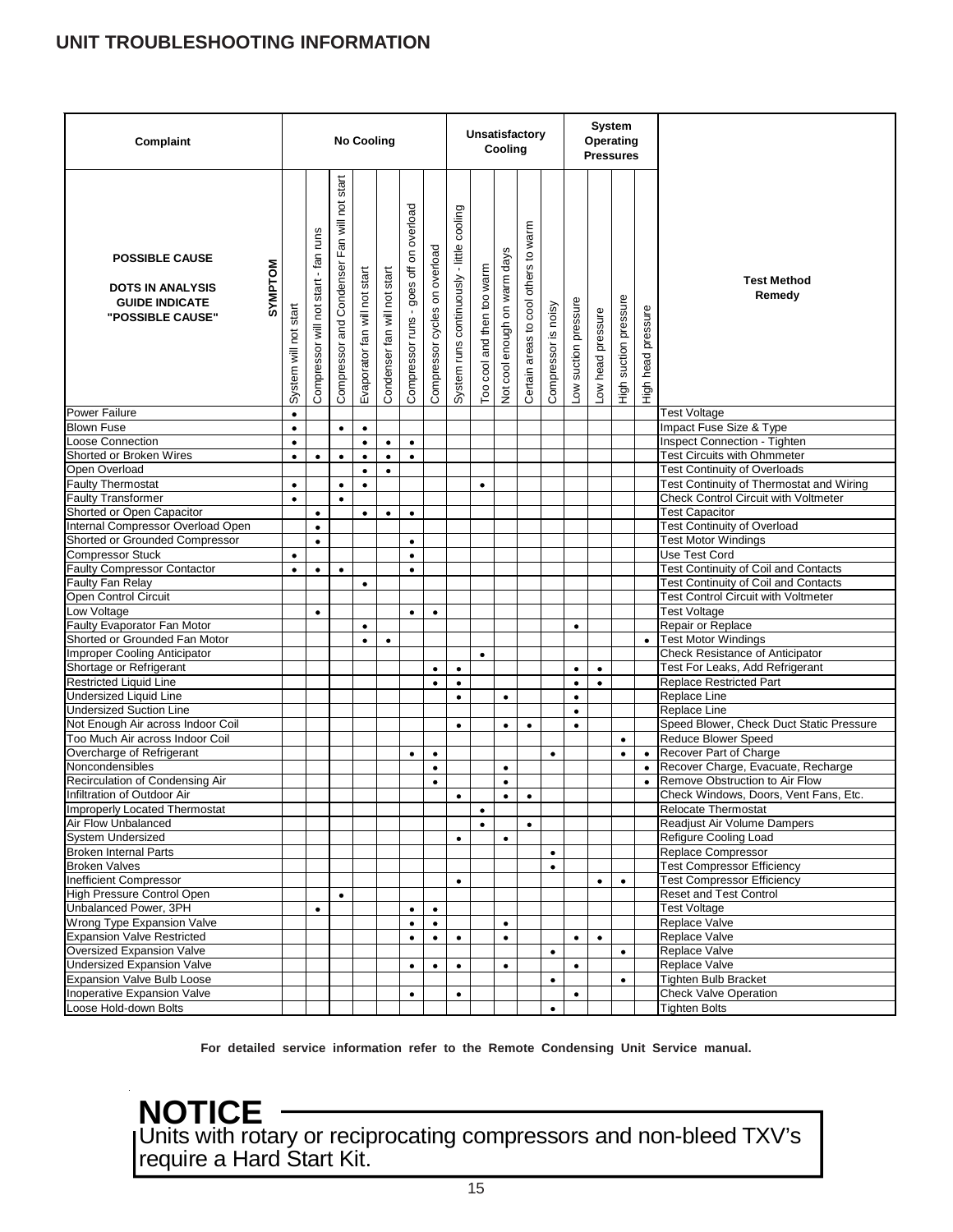| Symptoms of Abnorma                                                                                                                                                                                                                                                                                                                         |           |                      | Diagnostic/Status LED Code |                                                       |                                                                                                  | <b>ComfortNet IM</b>         |                |                                                                                                                                              |                                                                                                                                                                                                                                                    |                                                                                                                                                                                                                                                                                                                                                                                     |
|---------------------------------------------------------------------------------------------------------------------------------------------------------------------------------------------------------------------------------------------------------------------------------------------------------------------------------------------|-----------|----------------------|----------------------------|-------------------------------------------------------|--------------------------------------------------------------------------------------------------|------------------------------|----------------|----------------------------------------------------------------------------------------------------------------------------------------------|----------------------------------------------------------------------------------------------------------------------------------------------------------------------------------------------------------------------------------------------------|-------------------------------------------------------------------------------------------------------------------------------------------------------------------------------------------------------------------------------------------------------------------------------------------------------------------------------------------------------------------------------------|
| Operation (Legacy &<br>ComfortNet™ Thermostat)                                                                                                                                                                                                                                                                                              |           |                      |                            |                                                       | <b>Description</b><br><b>Fault</b>                                                               | Thermostat Only              |                | Possible Causes                                                                                                                              | <b>Corrective Actions</b>                                                                                                                                                                                                                          | <b>Notes &amp; Cautions</b>                                                                                                                                                                                                                                                                                                                                                         |
|                                                                                                                                                                                                                                                                                                                                             | Green     | Yello<br>×           | Red                        | Red Y1                                                |                                                                                                  | Message                      | Code           |                                                                                                                                              |                                                                                                                                                                                                                                                    |                                                                                                                                                                                                                                                                                                                                                                                     |
| displays '---' in the temperature<br>diagnostic/status LED's display<br>Integrated control module<br>ComfortNet <sup>TM</sup> thermostat<br>the indicated code.<br>display area.                                                                                                                                                            | 1 Flash   | š                    | <b>SFF</b>                 | present;<br>OFF if no<br>ON if call<br>$\overline{5}$ | temp sensor<br>Outdoor air<br>fault.<br>$\bullet$                                                | AIR<br>SENSOR<br>FLT         | $\approx$      | · Sensor disconnected.<br>Sensor out of range.<br>Shorted sensor.<br>· Open sensor.                                                          | • Check sensor<br>open/shorted<br>connection.<br>Replace<br>sensor.<br>$\bullet$                                                                                                                                                                   | Replace with correct<br>replacement part<br>· Turn power OFF<br>prior to repair.<br>$\bullet$                                                                                                                                                                                                                                                                                       |
| ComfortNet <sup>TM</sup> thermostat "Call for<br>ComfortNet <sup>TM</sup> thermostat scrolls<br>diagnostic/status LED's display<br>"Check Heat Pump" message.<br>Heat pump fails to operate in<br>Integrated control module<br>Service" icon illuminated<br>the indicated code.<br>heating mode.                                            | 2 Flashes | $\frac{2}{\sqrt{2}}$ | <b>OFF</b>                 | present;<br>OFF if no<br>ON if call<br>$\overline{5}$ | temp sensor<br>Outdoor coil<br>fault.<br>$\bullet$                                               | <b>SENSOR</b><br>COIL<br>FLT | $\mathcal{A}3$ | Sensor disconnected.<br>· Sensor out of range.<br>Shorted sensor.<br>Open sensor.<br>$\bullet$                                               | Check sensor<br>open/shorted<br>connection.<br>Replace<br>sensor.<br>$\bullet$<br>$\bullet$                                                                                                                                                        | Replace with correct<br>replacement part.<br>· Turn power OFF<br>prior to repair.<br>$\bullet$                                                                                                                                                                                                                                                                                      |
| Air conditioner/heat pump fails to<br>diagnostic/status LED's display<br>Integrated control module<br>the indicated code.<br>operate.<br>$\bullet$                                                                                                                                                                                          | 5 Flashes | š                    | 出<br>0                     | UFF                                                   | · Open fuse.                                                                                     | <b>BLOWN</b><br>FUSE         | Е5             | · Short in low voltage<br>wiring.                                                                                                            | short in low voltage<br>• Locate and correct<br>wiring.                                                                                                                                                                                            | Replace fuse with 3-<br>Turn power OFF<br>amp automotive<br>prior to repair.<br>type.<br>$\bullet$                                                                                                                                                                                                                                                                                  |
| • Air conditioner/heat pump fails to<br>diagnostic/status LED's display<br>Integrated control module<br>the indicated code.<br>operate.                                                                                                                                                                                                     | 6 Flashes | $\overline{5}$       | 岀<br>0F                    | OFF                                                   | • Board miss-<br>operation.                                                                      | <b>INTERNAL</b><br>FAULT     | ΕE             | • Compressor relay<br>contacts welded.                                                                                                       | · Replace control.                                                                                                                                                                                                                                 | Replace with correct<br>replacement part.<br>· Turn power OFF<br>prior to repair.                                                                                                                                                                                                                                                                                                   |
| ComfortNet <sup>TM</sup> thermostat "Call for<br>Air conditioner/heat pump fails to<br>ComfortNet <sup>TM</sup> thermostat scrolls<br>diagnostic/status LED's display<br>"Check Air Conditioner" or<br>"Check Heat Pump" message.<br>Integrated control module<br>Service" icon illuminated<br>the indicated code.<br>operate.<br>$\bullet$ | 7 Flashes | $\overline{6}$       | UFF                        | present;<br>OFF if no<br>ON if call<br>$\overline{5}$ | blower motor<br>should be<br>Circulator<br>running.<br>running<br>when it<br>is not<br>$\bullet$ | MOT RUN<br>NOT RUN           | DО             | Communications error<br>· Indoor blower motor<br>between indoor and<br>outdoor unit.<br>problem.                                             | Repair/ replace any<br>Check indoor unit<br>motor or control.<br>Repair/ replace<br>Check indoor<br>blower motor.<br>indoor blower<br>Check indoor<br>blower motor<br>faulty wiring.<br>control.<br>wiring.<br>$\bullet$<br>$\bullet$<br>$\bullet$ | Replace with correct<br>Applies only to fully<br>replacement part.<br>Turn power OFI<br>communicating<br>prior to repair.<br>ComfortNet <sup>TM</sup><br>system using<br>thermostat<br>$\bullet$<br>$\bullet$                                                                                                                                                                       |
| diagnostic/status LED's display<br>operating at low stage when<br>expected to operate at high<br>Air conditioner/heat pump<br>Integrated control module<br>Air conditioner/heat pump<br>operates at reduced<br>the indicated code.<br>performance.<br>stage.                                                                                | 8 Flashes | š                    | 出<br>05                    | present;<br>OFF if no<br>ON if call<br>$\overline{a}$ | demanded<br>lower than<br>Airflow is<br>$\bullet$                                                | AIRFLOW<br><b>UMO1</b>       | 69             | Restrictive/ undersized<br>· Indoor blower motor<br>· Indoor/ outdoor unit<br><b>Blocked filters</b><br>miss-match.<br>ductwork.<br>problem. | properly matched<br>resize as needed<br>Verify indoor and<br>outdoor units are<br>Check ductwork;<br>clean/replace as<br>Check indoor<br>blower motor.<br>Check filters;<br>needed<br>$\bullet$<br>$\bullet$<br>$\bullet$<br>$\bullet$             | Replace with correct<br>sheets for approved<br>Applies only to fully<br>sheet(s) for airflow<br>maximum external<br>requirements and<br>replacement part.<br>See specification<br>See specification<br>system matches<br>Turn power OFF<br>static pressure.<br>communicating<br>prior to repair.<br>system using<br>ComfortNet<br>thermostat<br>$\bullet$<br>$\bullet$<br>$\bullet$ |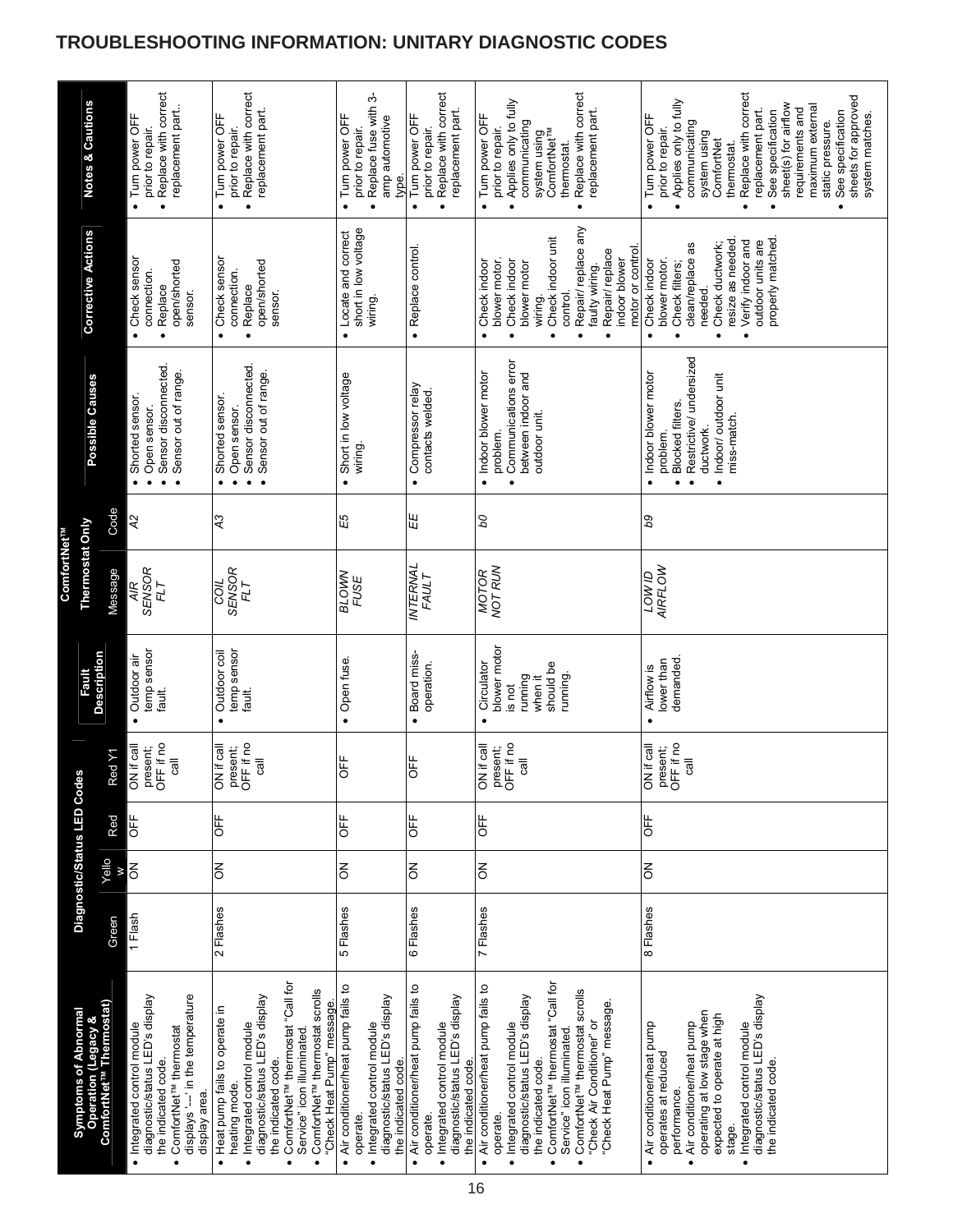|                                                                                                                                                                                                                                                                                                                                                                                                                                                                                                        |           |                             |            |            |                                | <b>ComfortNet<sup>TM</sup></b>  |                    |                                                                                                                                                                                                                                                                          |                                                                                                                                                                                                                     |                                                                                                                                                                                                                                                                                                                                                                                                     |
|--------------------------------------------------------------------------------------------------------------------------------------------------------------------------------------------------------------------------------------------------------------------------------------------------------------------------------------------------------------------------------------------------------------------------------------------------------------------------------------------------------|-----------|-----------------------------|------------|------------|--------------------------------|---------------------------------|--------------------|--------------------------------------------------------------------------------------------------------------------------------------------------------------------------------------------------------------------------------------------------------------------------|---------------------------------------------------------------------------------------------------------------------------------------------------------------------------------------------------------------------|-----------------------------------------------------------------------------------------------------------------------------------------------------------------------------------------------------------------------------------------------------------------------------------------------------------------------------------------------------------------------------------------------------|
| Symptoms of Abnormal<br>Operation (Legacy &<br>ComfortNet <sup>TM</sup> Thermost                                                                                                                                                                                                                                                                                                                                                                                                                       |           | Diagnostic/Status LED Codes |            |            | Fauli                          | <b>Thermostat Only</b>          |                    | Possible Causes                                                                                                                                                                                                                                                          | Corrective<br>Actions                                                                                                                                                                                               | <b>Notes &amp; Cautions</b>                                                                                                                                                                                                                                                                                                                                                                         |
| <b>Thermostat</b>                                                                                                                                                                                                                                                                                                                                                                                                                                                                                      | Green     | Wolley                      | Red        | Red        | Description                    | Message                         | Cod<br>$\mathbf 0$ |                                                                                                                                                                                                                                                                          |                                                                                                                                                                                                                     |                                                                                                                                                                                                                                                                                                                                                                                                     |
| ComfortNet <sup>TM</sup> thermostat "Call for<br>Air conditioner/heat pump fails to<br>ComfortNet <sup>™</sup> thermostat scrolls<br>diagnostic/status LED's display<br>"Check Heat Pump" message.<br>"Check Air Conditioner" or<br>Integrated control module<br>Service" icon illuminated<br>the indicated code.<br>operate                                                                                                                                                                           | 1 Flash   | 1 Flash                     | <b>UFF</b> | t⊧<br>O    | · Data not yet<br>on Network.  | NO NET<br>DATA                  | g                  | • Air conditioner/heat<br>contain any shared<br>integrated control<br>pump is wired as<br>module does not<br>communicating<br>system and<br>part of a<br>data.                                                                                                           | Populate shared<br>(communicating<br>Wire system as<br>legacy system<br>• Verify system<br>memory card<br>data using<br>or legacy)<br>type<br>$\bullet$                                                             | card may be removed after data<br>fully communicating system<br>using ComfortNet™ thermostat.<br>. Tum power OFF prior to repair.<br>Error code will be cleared once<br>before removing memory card.<br>data is loaded. Applies only to<br>Insert memory card BEFORE<br>turning power ON. Memory<br>is loaded. Turn power OFF<br>· Use memory card for your<br>specific model.<br>$\bullet$         |
| ComfortNet <sup>TM</sup> thermostat "Call for<br>Air conditioner/heat pump fails to<br>ComfortNet <sup>TM</sup> thermostat scrolls<br>diagnostic/status LED's display<br>"Check Heat Pump" message.<br>Integrated control module<br>"Check Air Conditioner" or<br>Service" icon illuminated<br>the indicated code.<br>operate.                                                                                                                                                                         | 2 Flashes | 2 Flashes                   | <b>UFF</b> | <b>JEF</b> | · Invalid Data<br>on Network.  | <b>UTKANI</b><br>DATA           | 5                  | Air conditioner/heat<br>invalid shared data<br>or network data is<br>integrated control<br>integrated control<br>pump is wired as<br>module contains<br>communicating<br>invalid for the<br>system and<br>part of a<br>module.<br>$\bullet$                              | Populate correct<br>(communicating<br>Wire system as<br>legacy system.<br>using memory<br>Verify system<br>shared data<br>or legacy).<br>card.<br>type<br>$\bullet$<br>$\bullet$                                    | card may be removed after data<br>using ComfortNet <sup>TM</sup> thermostat.<br>Error code will be cleared once<br>• Tum power OFF prior to repair.<br>before removing memory card.<br>data is loaded. Applies only to<br>· Insert memory card BEFORE<br>turning power ON. Memory<br>fully communicating system<br>is loaded. Turn power OFF<br>Use memory card for your<br>specific model.         |
| ComfortNet <sup>TM</sup> thermostat "Call for<br>Air conditioner/heat pump fails to<br>ComfortNet <sup>™</sup> thermostat scrolls<br>diagnostic/status LED's display<br>"Check Heat Pump" message.<br>operating at low stage when<br>expected to operate at high<br>"Check Air Conditioner" or<br>Air conditioner/heat pump<br>Air conditioner/heat pump<br>Integrated control module<br>Service" icon illuminated<br>operating at reduced<br>the indicated code.<br>performance.<br>operate<br>stage. | 3 Flashes | 3 Flashes                   | <b>UFF</b> | 농          | System Miss-<br>Match.         | SYSTEM<br><b>UTKANI</b>         | S                  | system and outdoor<br>missing parameters<br>Air conditioner/heat<br>unit requires airflow<br>greater than indoor<br>incompatible with<br>pump is wired as<br>communicating<br>Shared data is<br>the system or<br>unit's airflow<br>capability.<br>part of a<br>$\bullet$ | data is correct for<br>(communicating<br>populate data if<br>Wire system as<br>legacy system.<br>Verify system<br>Verify shared<br>your specific<br>or legacy).<br>model; re-<br>required.<br>type<br>$\bullet$     | card may be removed after data<br>fully communicating system<br>using ComfortNet <sup>m</sup> thermostat.<br>Tum power OFF prior to repair.<br>Error code will be cleared once<br>data is loaded. Applies only to<br>before removing memory card.<br>Insert memory card BEFORE<br>turning power ON. Memory<br>is loaded. Turn power OFF<br>Use memory card for your<br>specific model.<br>$\bullet$ |
| ComfortNet <sup>TM</sup> thermostat "Call for<br>Air conditioner/heat pump fails to<br>ComfortNet <sup>™</sup> thermostat scrolls<br>diagnostic/status LED's display<br>"Check Heat Pump" message.<br>"Check Air Conditioner" or<br>Integrated control module<br>Service" icon illuminated<br>the indicated code.<br>operate.                                                                                                                                                                          | 4 Flashes | 4 Flashes                   | OFF        | <b>UFF</b> | · Configuration<br>Miss-Match. | <b>INVALID</b><br><b>CONFIG</b> | d3                 | Shared data sent to<br>integrated control<br>module does not<br>match hardware<br>configuration.<br>$\bullet$                                                                                                                                                            | data is correct for<br>(communicating<br>populate data if<br>• Wire system as<br>legacy system.<br>• Verify system<br>Verify shared<br>your specific<br>or legacy).<br>model; re-<br>required.<br>type<br>$\bullet$ | card may be removed after data<br>fully communicating system<br>using ComfortNet™ thermostat.<br>• Tum power OFF prior to repair.<br>Error code will be cleared once<br>before removing memory card.<br>data is loaded. Applies only to<br>Insert memory card BEFORE<br>turning power ON. Memory<br>is loaded. Turn power OFF<br>· Use memory card for your<br>specific model.<br>$\bullet$         |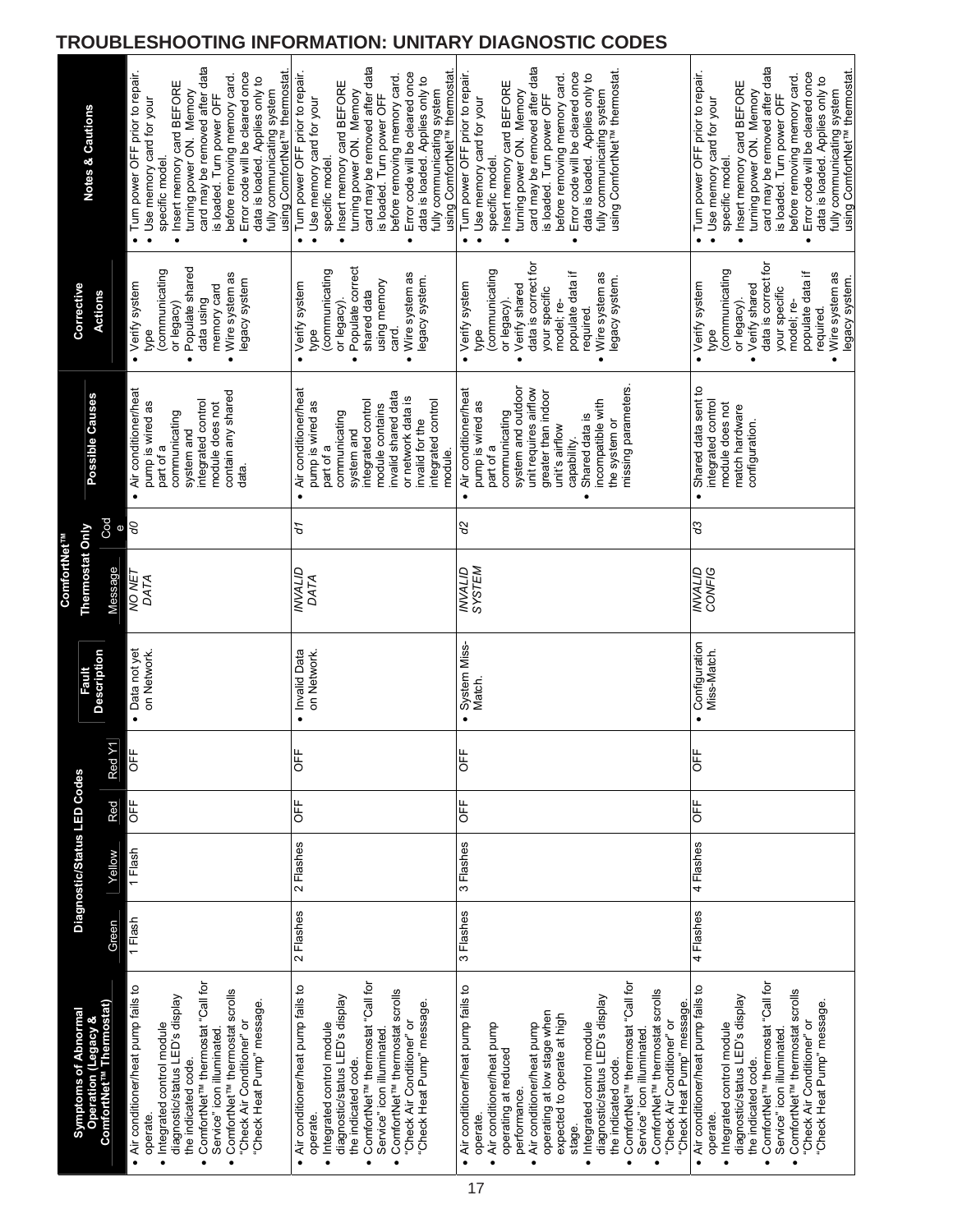| Symptoms of Abnormal<br>Operation (Legacy &                                                                                                                                                                                                                                                                                                                                                                                           |         | Diagnostic/Status LED Codes |            |                                                       | <b>Fault</b>                                              | ComfortNet <sup>TM</sup>        |      | Possible Causes                                                                                                                                                      | <b>Corrective Actions</b>                                                                                                                                                                                                                                                                                               | <b>Notes &amp; Cautions</b>                                                                                                                                                                                                                                                                               |
|---------------------------------------------------------------------------------------------------------------------------------------------------------------------------------------------------------------------------------------------------------------------------------------------------------------------------------------------------------------------------------------------------------------------------------------|---------|-----------------------------|------------|-------------------------------------------------------|-----------------------------------------------------------|---------------------------------|------|----------------------------------------------------------------------------------------------------------------------------------------------------------------------|-------------------------------------------------------------------------------------------------------------------------------------------------------------------------------------------------------------------------------------------------------------------------------------------------------------------------|-----------------------------------------------------------------------------------------------------------------------------------------------------------------------------------------------------------------------------------------------------------------------------------------------------------|
| <b>Inermostat</b><br>ComfortNet <sup>™</sup>                                                                                                                                                                                                                                                                                                                                                                                          | Green   | Yellow                      | Red        | Red Y1                                                | <b>Description</b>                                        | Thermostat Only<br>Message      | Code |                                                                                                                                                                      |                                                                                                                                                                                                                                                                                                                         |                                                                                                                                                                                                                                                                                                           |
| scrolls "Check Air Conditioner"<br>Air conditioner/heat pump fails<br>ComfortNet <sup>TM</sup> thermostat "Call<br>for Service" icon illuminated.<br>display the indicated code<br>Integrated control module<br>ComfortNet <sup>TM</sup> thermostat<br>diagnostic/status LED's<br>or "Check Heat Pump"<br>to operate<br>message.<br>$\bullet$                                                                                         | Flashes | Flashes                     | <b>SFF</b> | <b>UFF</b>                                            | Memory<br>Card Data.<br>· Invalid                         | MC DATA<br><b>UNALID</b>        | 44   | memory card has<br>Shared data on<br>been rejected.<br>$\bullet$                                                                                                     | Verify shared data is<br>(communicating or<br>• Verify system type<br>specific model; re-<br>populate data if<br>Wire system as<br>correct for your<br>legacy system.<br>required.<br>legacy).                                                                                                                          | • Turn power OFF prior to<br>be removed after data is<br>BEFORE turning power<br>ON. Memory card may<br>OFF before removing<br>Use memory card for<br>cleared once data is<br>your specific model.<br>Insert memory card<br>loaded. Tum power<br>Error code will be<br>memory card.<br>loaded.<br>repair. |
| run time between trips greater<br>Compressor operating at high<br>· Four consecutive compressor<br>protector trips with average<br>display the indicated code.<br>Integrated control module<br>diagnostic/status LED's<br>operating at low speed<br>speed and outdoor far<br>• Very long run time<br>than 3 hours.<br>$\bullet$                                                                                                       | 岀<br>OF | T Flash                     | <b>UFF</b> | ON if call<br>present;<br>OFF if no<br>$\overline{3}$ | · Low Side<br>Fault.                                      | <b>JUIS MOT</b><br><b>FAULT</b> | 5    | • Indoor thermostat set<br>Indoor blower motor<br>Restriction in liquid<br>· Low refrigerant<br>extremely low<br>charge.<br>failure.<br>line.<br>$\bullet$           | Check indoor blower<br>motor; repair/replace<br>Check for restricted<br>thermostat setting<br>charge; adjust as<br>repair/replace as<br>Verify refrigerant<br>Check indoor<br>as needed.<br>liquid line;<br>needed.<br>needed.<br>$\bullet$<br>$\bullet$<br>$\bullet$                                                   | Turn power OFF prior to<br>Fault may be cleared by<br>Fault will clear after 30<br>Replace with correct<br>replacement part(s).<br>consecutive normal<br>cycling 24VAC to<br>cycles.<br>control<br>repair.<br>$\bullet$                                                                                   |
| Compressor and outdoor fan<br>display the indicated code.<br>Integrated control module<br>diagnostic/status LED's<br>Thermostat demand is<br>present<br>are off.<br>$\bullet$<br>$\bullet$                                                                                                                                                                                                                                            | š       | 1 Flash                     | t⊧         | ON if call<br>present;<br>OFF if no<br><b>Tes</b>     | Pressure Cut<br>Out Trip<br>$\bullet$ Low                 | LPS OPEN                        | 50   | Indoor thermostat set<br>Indoor blower motor<br>Restriction in liquid<br>· Low refrigerant<br>extremely low.<br>charge<br>failure.<br>line.<br>$\bullet$             | switch; repair/replace<br>motor; repair/replace<br>Check indoor blower<br>Check low pressure<br>Check for restricted<br>thermostat setting<br>charge; adjust as<br>repair/replace as<br>Verify refrigerant<br>Check indoor<br>as needed.<br>as needed.<br>liquid line;<br>needed.<br>needed.<br>$\bullet$               | Turn power OFF prior to<br>Replace with correct<br>replacement part(s).<br>repair.<br>$\bullet$                                                                                                                                                                                                           |
| scrolls "Check Air Conditioner"<br>ComfortNet <sup>TM</sup> thermostat "Call<br>times within same thermostat<br>Compressor and outdoor fan<br>for Service" icon illuminated.<br>Low pressure switch trip 3<br>display the indicated code<br>Integrated control module<br>ComfortNet <sup>TM</sup> thermostat<br>diagnostic/status LED's<br>or "Check Heat Pump"<br>Thermostat demand is<br>message.<br>demand.<br>present.<br>are off | š       | 1 Flash                     | ЮO         | ON if call<br>present;<br>OFF if no<br>$\overline{3}$ | Pressure Cut<br>Out Lockout<br>(3 Trips)<br>$\bullet$ Low | LOCKOUT<br>Sd1                  | 5    | Indoor thermostat set<br>Indoor blower motor<br>Restriction in liquid<br>· Low refrigerant<br>extremely low<br>charge<br>failure.<br>line.<br>$\bullet$<br>$\bullet$ | switch; repair/replace<br>motor; repair/replace<br>Check indoor blower<br>Check low pressure<br>Check for restricted<br>thermostat setting.<br>charge; adjust as<br>repair/replace as<br>Verify refrigerant<br>Check indoor<br>as needed.<br>as needed.<br>liquid line;<br>needed.<br>needed.<br>$\bullet$<br>$\bullet$ | Turn power OFF prior to<br>Replace with correct<br>replacement part(s).<br>Must clear fault by<br>cycling 24VAC to<br>control.<br>repair.<br>$\bullet$                                                                                                                                                    |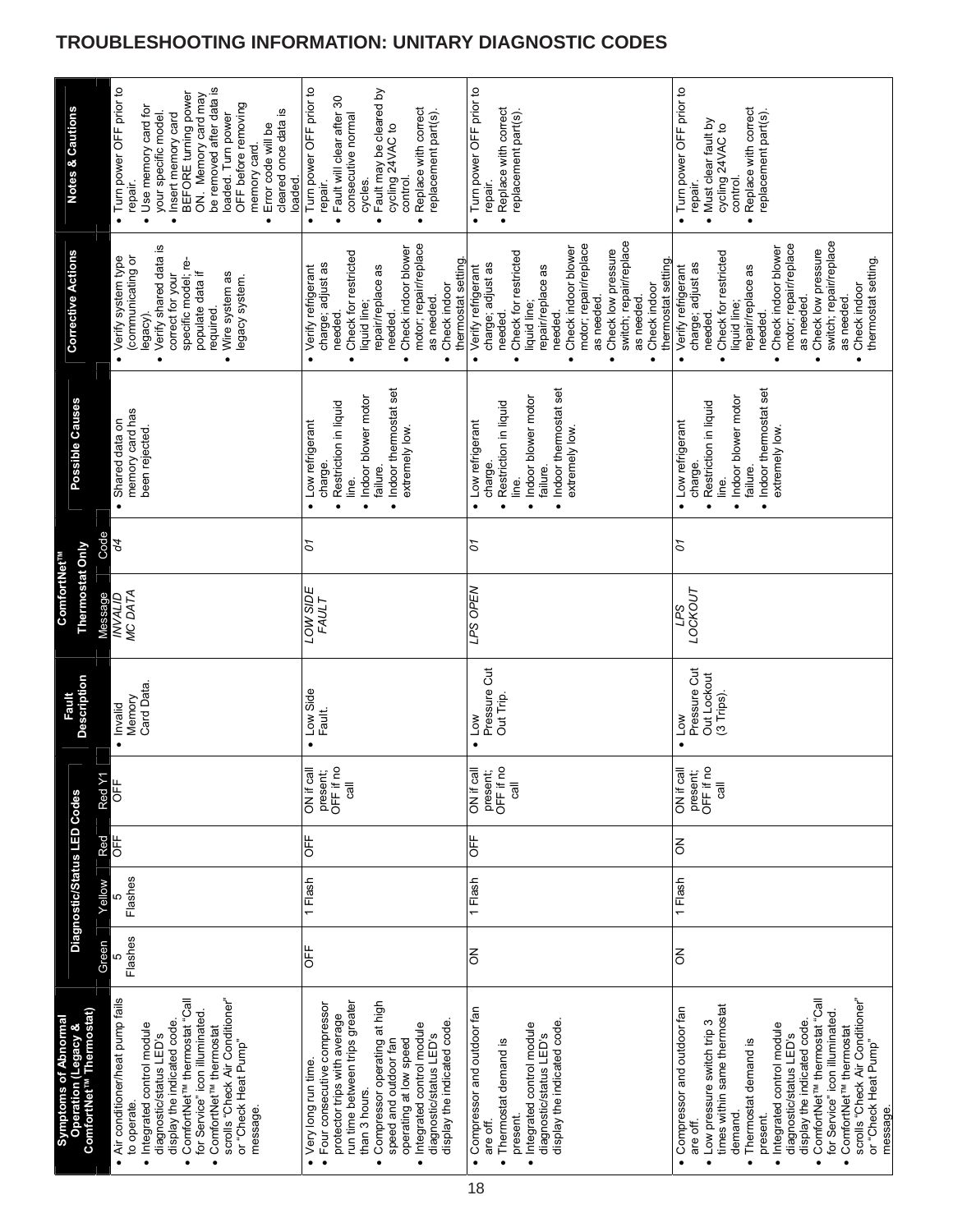|                                | <b>Notes &amp; Cautions</b>                                              | Replace with correct<br>replacement part(s).<br>Fault will clear after<br>cleared by cycling<br>24VAC to control<br>· Turn power OFF<br>prior to repair.<br>normal cycles.<br>4 consecutive<br>Fault may be                                                                                              | Replace with correct<br>replacement part(s).<br>· Turn power OFF<br>prior to repair.                                                                                                                                                              | Replace with correct<br>replacement part(s).<br>Must clear fault by<br>cycling 24VAC to<br>Turn power OFF<br>prior to repair.<br>control.<br>$\bullet$                                                                                                                                                                                                                                                                        | time is changed from<br>Replace with correct<br>replacement part(s).<br>Fault will clear after<br>cleared by cycling<br>24VAC to control.<br>· Turn power OFF<br>compressor runt<br>30 seconds to 3<br>prior to repair.<br>normal cycles.<br>4 consecutive<br>Fault may be<br>Minimum<br>minutes.<br>$\bullet$ |
|--------------------------------|--------------------------------------------------------------------------|----------------------------------------------------------------------------------------------------------------------------------------------------------------------------------------------------------------------------------------------------------------------------------------------------------|---------------------------------------------------------------------------------------------------------------------------------------------------------------------------------------------------------------------------------------------------|-------------------------------------------------------------------------------------------------------------------------------------------------------------------------------------------------------------------------------------------------------------------------------------------------------------------------------------------------------------------------------------------------------------------------------|----------------------------------------------------------------------------------------------------------------------------------------------------------------------------------------------------------------------------------------------------------------------------------------------------------------|
|                                | <b>Corrective Actions</b>                                                | replace as needed.<br>Check outdoor fan<br>Check outdoor fan<br>Check outdoor fan<br>• Check and clean<br>repair/replace as<br>repair/replace as<br>motor capacitor;<br>condenser coil<br>motor wiring;<br>needed.<br>needed<br>motor;                                                                   | replace as needed<br>Check outdoor fan<br>Check outdoor fan<br>Check outdoor fan<br>Check and clean<br>repair/replace as<br>repair/replace as<br>motor capacitor;<br>condenser coil<br>motor wiring;<br>needed.<br>needed.<br>motor;<br>$\bullet$ | replace as needed<br>Check outdoor fan<br>Check outdoor fan<br>Check outdoor fan<br>Check and clean<br>repair/replace as<br>repair/replace as<br>motor capacitor<br>condenser coil<br>motor wiring;<br>needed.<br>needed<br>motor;<br>$\bullet$                                                                                                                                                                               | Check compressor<br>Check thermostat<br>relay operation;<br>replace control as<br>repair/replace as<br>and thermostat<br>needed.<br>needed.<br>wiring;<br>$\bullet$                                                                                                                                            |
|                                | Possible Causes                                                          | · Blocked condenser<br>Outdoor fan not<br>running<br>ē                                                                                                                                                                                                                                                   | · Blocked condenser<br>Outdoor fan not<br>running<br>$\bar{5}$                                                                                                                                                                                    | <b>Blocked</b> condenser<br>Outdoor fan not<br>running<br>ē                                                                                                                                                                                                                                                                                                                                                                   | • Intermittent thermostat<br>Faulty compressor<br>demand<br>relay.                                                                                                                                                                                                                                             |
|                                | Code                                                                     | $\approx$                                                                                                                                                                                                                                                                                                | $\mathcal{S}^{\mathcal{O}}$                                                                                                                                                                                                                       | 82                                                                                                                                                                                                                                                                                                                                                                                                                            | 03                                                                                                                                                                                                                                                                                                             |
| <b>ComfortNet<sup>TM</sup></b> | Thermostat Only<br>Message                                               | <b>HIGH SIDE</b><br><b>FAULT</b>                                                                                                                                                                                                                                                                         | HPS OPEN                                                                                                                                                                                                                                          | LOCKOUT<br><b>SdH</b>                                                                                                                                                                                                                                                                                                                                                                                                         | CYCLE<br><b>CMPR</b><br>SHRT                                                                                                                                                                                                                                                                                   |
|                                | Description<br>Fault                                                     | · High Side<br>Fault                                                                                                                                                                                                                                                                                     | Pressure Cut<br>Out Trip<br>$\frac{5}{100}$                                                                                                                                                                                                       | Pressure Cut<br>Out Lockout<br>(3 Trips)<br>high<br>High                                                                                                                                                                                                                                                                                                                                                                      | · Short Cycling                                                                                                                                                                                                                                                                                                |
| Diagnostic/Status LED Code     | Red Y1                                                                   | present<br>; OFF if<br>no call<br><b>HINO</b><br>$\overline{\overline{a}}$                                                                                                                                                                                                                               | present<br>; OFF if<br>no call<br><b>UNIT</b><br>$\overline{\overline{a}}$                                                                                                                                                                        | ; OFF if<br>present<br>no call<br><b>UNIT</b><br>call                                                                                                                                                                                                                                                                                                                                                                         | present<br>; OFF if<br>no call<br><b>DN</b> if<br>$\overline{\overline{a}}$                                                                                                                                                                                                                                    |
|                                | <b>Red</b>                                                               | <b>UFF</b>                                                                                                                                                                                                                                                                                               | OFF                                                                                                                                                                                                                                               | š                                                                                                                                                                                                                                                                                                                                                                                                                             | OFF                                                                                                                                                                                                                                                                                                            |
|                                | Yellow                                                                   | 2 Flashes                                                                                                                                                                                                                                                                                                | 2 Flashes                                                                                                                                                                                                                                         | 2 Flashes                                                                                                                                                                                                                                                                                                                                                                                                                     | 3 Flashes                                                                                                                                                                                                                                                                                                      |
|                                | Green                                                                    | t⊧                                                                                                                                                                                                                                                                                                       | $\overline{5}$                                                                                                                                                                                                                                    | š                                                                                                                                                                                                                                                                                                                                                                                                                             | <b>UFF</b>                                                                                                                                                                                                                                                                                                     |
| <b>Symptoms of Abnormal</b>    | Thermostat<br><b>Operation (Legacy &amp;</b><br>ComfortNet <sup>TM</sup> | time between trips greater than 1<br>minute and less than 15 minutes<br>Low pressure and high pressure<br>protector trips with average run<br>diagnostic/status LED's display<br>· Four consecutive compressor<br>· Integrated control module<br>switches are closed<br>the indicated code.<br>$\bullet$ | • Compressor and outdoor fan are<br>diagnostic/status LED's display<br>Thermostat demand is present.<br>· Integrated control module<br>the indicated code.<br>5f<br>$\bullet$                                                                     | ComfortNet <sup>™</sup> thermostat "Call for<br>Compressor and outdoor fan are<br>• Low pressure switch trip 3 times<br>ComfortNet <sup>TM</sup> thermostat scrolls<br>within same thermostat demand.<br>Thermostat demand is present.<br>diagnostic/status LED's display<br>"Check Heat Pump" message<br>"Check Air Conditioner" or<br>· Integrated control module<br>Service" icon illuminated<br>the indicated code.<br>ð, | . Run time for last 4 cycles is less<br>Low pressure and high pressure<br>diagnostic/status LED's display<br>Compressor protector has not<br>Integrated control module<br>than 3 minutes each<br>switches are closed.<br>the indicated code.<br>tripped.                                                       |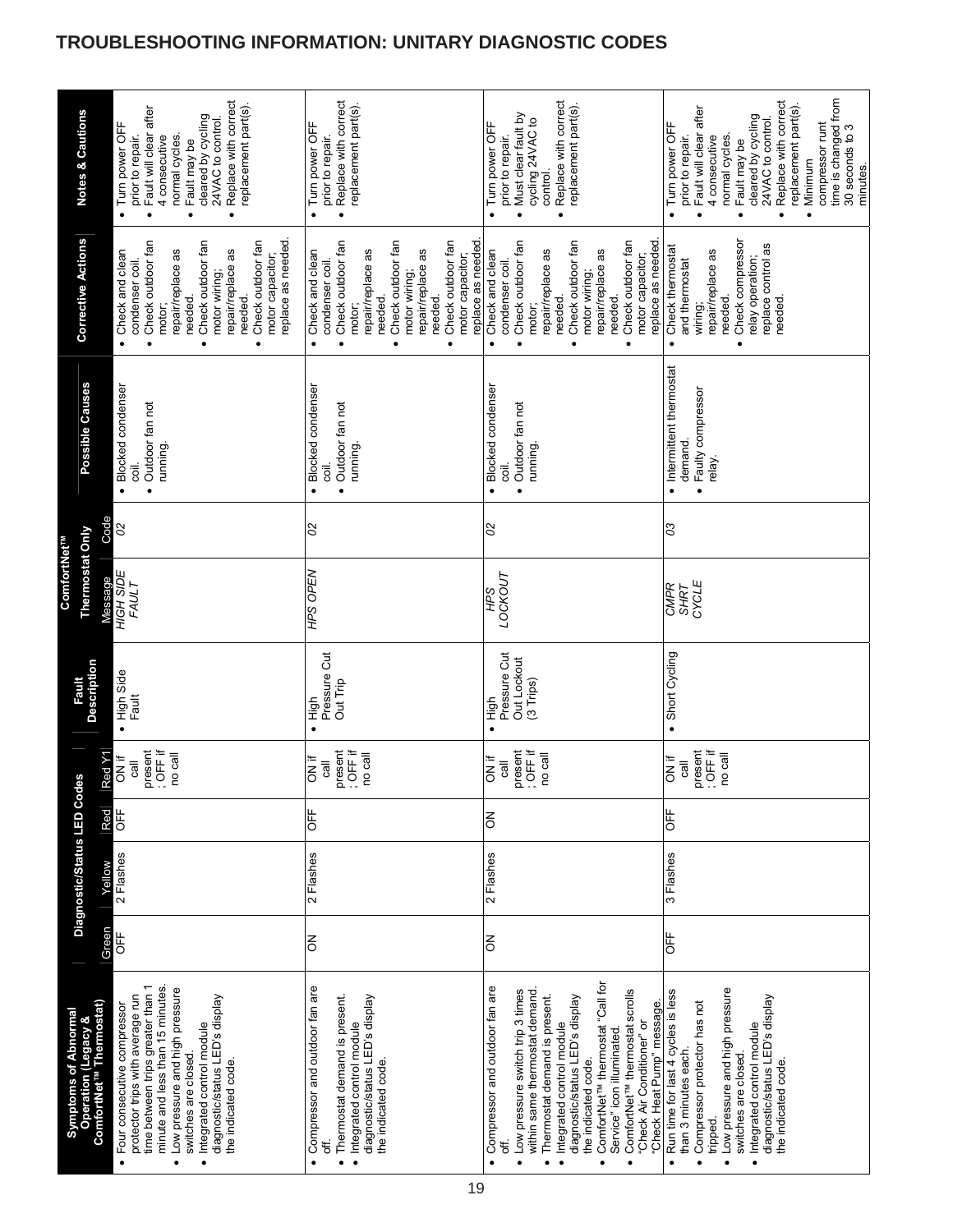| <b>Symptoms of Abnormal</b>                                                                                                                                                                                                                                                                                                                                                                                                                                                   |                  |                           |                       |                                                          |                                               | ComfortNet <sup>TM</sup>          |            |                                                                                                                                                                                                                            |                                                                                                                                                                                                                                                                                          |                                                                                                                                                                                                         |
|-------------------------------------------------------------------------------------------------------------------------------------------------------------------------------------------------------------------------------------------------------------------------------------------------------------------------------------------------------------------------------------------------------------------------------------------------------------------------------|------------------|---------------------------|-----------------------|----------------------------------------------------------|-----------------------------------------------|-----------------------------------|------------|----------------------------------------------------------------------------------------------------------------------------------------------------------------------------------------------------------------------------|------------------------------------------------------------------------------------------------------------------------------------------------------------------------------------------------------------------------------------------------------------------------------------------|---------------------------------------------------------------------------------------------------------------------------------------------------------------------------------------------------------|
| ComfortNet <sup>TM</sup> Thermostat)<br>Operation (Legacy &                                                                                                                                                                                                                                                                                                                                                                                                                   |                  | Diagnostic/Status LED Cod |                       | es                                                       | <b>Description</b><br>Fault                   | Thermostat Only                   |            | Possible Causes                                                                                                                                                                                                            | <b>Corrective Actions</b>                                                                                                                                                                                                                                                                | <b>Notes &amp; Cautions</b>                                                                                                                                                                             |
| Average run time between trips is<br>ComfortNet <sup>TM</sup> thermostat "Call for<br>Compressor and outdoor fan are<br>ComfortNet <sup>TM</sup> thermostat scrolls<br>Compressor protector trips four<br>diagnostic/status LED's display<br>"Check Heat Pump" message.<br>Integrated control module<br>"Check Air Conditioner" or<br>Service" icon illuminated<br>less than 15 seconds.<br>the indicated code.<br>consecutive times<br>5                                     | Green<br>ხ−<br>ბ | 4 Flashes<br>Yellow       | $\overline{5}$<br>Red | present<br>OFF if<br>Red Y1<br>no call<br>ik⊃<br>call    | • Locked Rotor                                | LOCKED<br>Message<br><b>ROTOR</b> | Code<br>84 | Failed compressor run<br>• Compressor bearings<br>Faulty run capacitor<br>Faulty compressor<br>· Low line voltage.<br>are seized.<br>capacitor.<br>wiring.<br>wiring.<br>$\bullet$                                         | • Check compressor<br>contact local utility<br>Verify line voltage<br>capacitor; replace<br>is within range on<br>repair/replace as<br>repair/replace as<br>if out of range<br>Check wiring;<br>rating plate;<br>as needed.<br>Check run<br>operation<br>needed.<br>needed.<br>$\bullet$ | Replace with correct<br>replacement part(s).<br>Must clear fault by<br>cycling 24VAC to<br>· Turn power OFF<br>prior to repair.<br>control.                                                             |
| ComfortNet <sup>TM</sup> thermostat "Call for<br>Compressor and outdoor fan are<br>Low pressure and high pressure<br>ComfortNet <sup>TM</sup> thermostat scrolls<br>diagnostic/status LED's display<br>"Check Heat Pump" message.<br>off for greater than 4 hours.<br>"Check Air Conditioner" or<br>Integrated control module<br>Service" icon illuminated<br>switches are closed<br>the indicated code.                                                                      | <b>OFF</b>       | 5 Flashes                 | OFF                   | present<br>OFF if<br>no call<br><b>J! NO</b><br>call     | Open Circuit                                  | CIRCUIT<br>OPEN                   | 80         | Failed compressor<br>properly wired to<br>Compressor not<br>disconnected<br>protector<br>Power is<br>control.                                                                                                              | Check compressor;<br>unit; repair/replace<br>Check compressor<br>repair/replace as<br>repair/replace as<br>Check wiring to<br>breakers and<br>Check circuit<br>as needed.<br>needed.<br>needed<br>wiring;<br>tuses.<br>$\bullet$<br>$\bullet$<br>$\bullet$<br>$\bullet$                  | Replace with correct<br>replacement part(s).<br>Fault will clear after<br>cleared by cycling<br>24VAC to control<br>Turn power OFF<br>1 normal cycle.<br>prior to repair.<br>Fault may be               |
| ComfortNet <sup>TM</sup> thermostat "Call for<br>Compressor and outdoor fan are<br>Low pressure and high pressure<br>ComfortNet <sup>™</sup> thermostat scrolls<br>diagnostic/status LED's display<br>"Check Heat Pump" message.<br>"Check Air Conditioner" or<br>Integrated control module<br>Service" icon illuminated.<br>switches are closed<br>the indicated code.<br>σff.                                                                                               | UFF              | 6 Flashes                 | OFF                   | present<br>OFF if<br>no call<br>™<br>N<br>$\overline{5}$ | Open Start<br>Circuit                         | START<br><b>OPEN</b>              | 80         | Failed compressor run<br>Faulty run capacitor<br>Faulty compressor<br>Compressor start<br>properly wired to<br>Compressor not<br>winding is open.<br>capacitor<br>control.<br>wiring.<br>wiring.<br>$\bullet$              | Check compressor;<br>capacitor; replace<br>repair/replace as<br>repair/replace as<br>Check wiring;<br>as needed.<br>Check run<br>needed.<br>needed.<br>$\bullet$<br>$\bullet$                                                                                                            | Replace with correct<br>replacement part(s).<br>Fault will clear after<br>cleared by cycling<br>24VAC to control.<br>Turn power OFF<br>1 normal cycle.<br>prior to repair.<br>Fault may be<br>$\bullet$ |
| ComfortNet <sup>TM</sup> thermostat "Call for<br>Compressor and outdoor fan are<br>Low pressure and high pressure<br>ComfortNet <sup>™</sup> thermostat scrolls<br>diagnostic/status LED's display<br>detected 4 times with 5 minute<br>delay between each detection.<br>"Check Heat Pump" message<br>Open start circuit has been<br>"Check Air Conditioner" or<br>Integrated control module<br>Service" icon illuminated.<br>switches are closed<br>the indicated code.<br>5 | OFF              | 6 Flashes                 | $\overline{5}$        | present<br>OFF if<br>no call<br><b>DNif</b><br>ख∥        | Open Start<br>Lockout<br>Circuit<br>$\bullet$ | OPEN<br>START<br>LOCK             | 80         | Failed compressor run<br>Faulty run capacitor<br>Faulty compressor<br>Compressor start<br>properly wired to<br>Compressor not<br>winding is open.<br>capacitor.<br>control<br>wiring.<br>wiring.<br>$\bullet$<br>$\bullet$ | · Check compressor;<br>capacitor; replace<br>repair/replace as<br>repair/replace as<br>Check wiring;<br>as needed.<br>Check run<br>needed.<br>needed.<br>$\bullet$<br>$\bullet$                                                                                                          | Replace with correct<br>replacement part(s).<br>Must clear fault by<br>cycling 24VAC to<br>· Turn power OFF<br>prior to repair.<br>control.                                                             |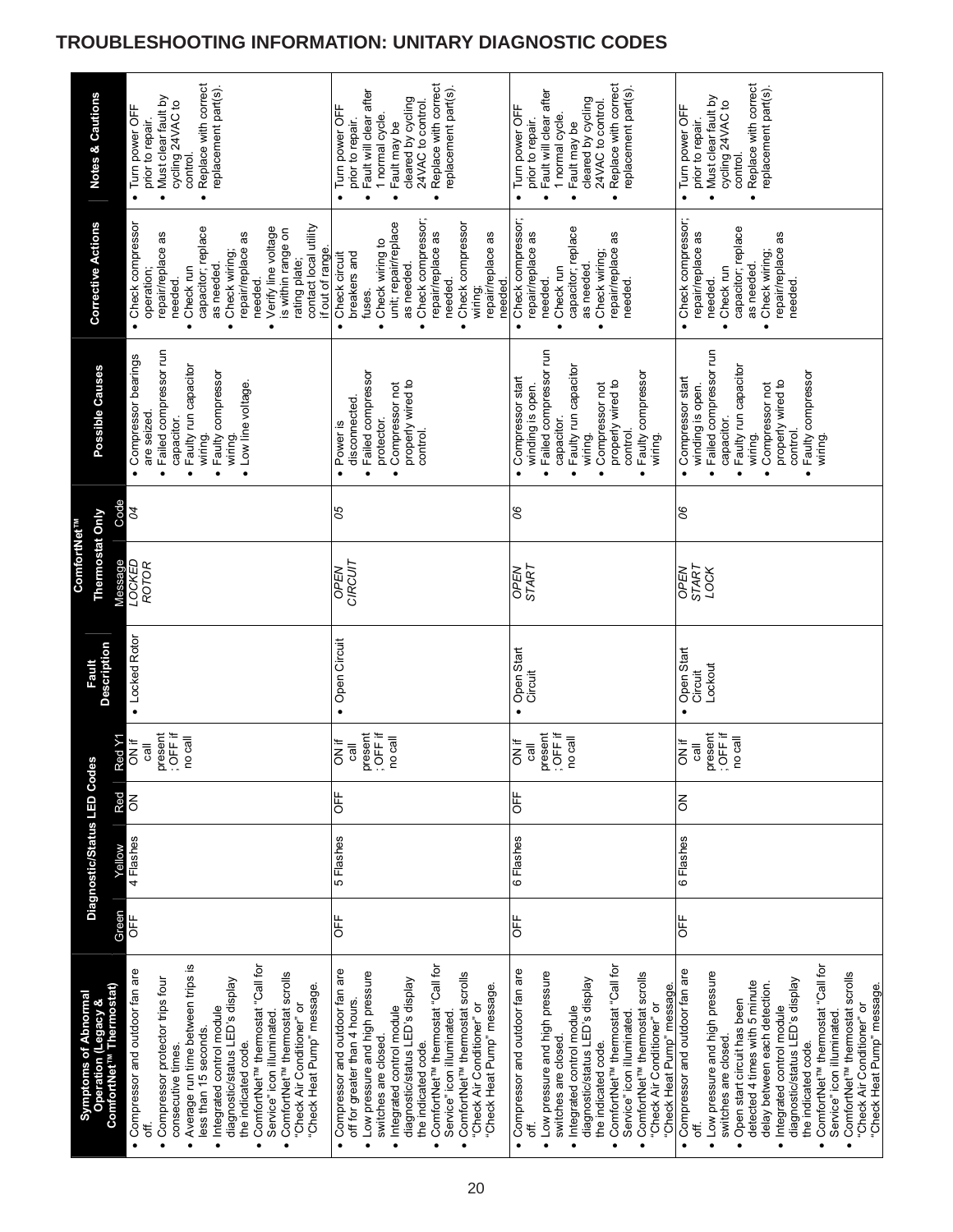|                             | <b>Notes &amp; Cautions</b>                                    | Replace with correct<br>replacement part(s).<br>Fault will clear after<br>cleared by cycling<br>24VAC to control.<br>· Turn power OFF<br>1 normal cycle.<br>prior to repair.<br>Fault may be                                                                                                                                                                                                                          | Replace with correct<br>replacement part(s).<br>Must clear fault by<br>cycling 24VAC to<br>• Turn power OFF<br>prior to repair.<br>control.                                                                                                                                                                                                                                                                                                                                                                                                    | Fault will clear if line<br>Control detects line<br>voltage increases<br>voltage less than<br>· Turn power OFF<br>above 185 VAC.<br>prior to repair.<br>185 VAC.<br>$\bullet$                                                                                    | Fault will clear if line<br>voltage greater than<br>255 VAC.<br>Control detects line<br>voltage decreases<br>below 255 VAC.<br>· Turn power OFF<br>prior to repair.<br>$\bullet$                                                                                                             |
|-----------------------------|----------------------------------------------------------------|-----------------------------------------------------------------------------------------------------------------------------------------------------------------------------------------------------------------------------------------------------------------------------------------------------------------------------------------------------------------------------------------------------------------------|------------------------------------------------------------------------------------------------------------------------------------------------------------------------------------------------------------------------------------------------------------------------------------------------------------------------------------------------------------------------------------------------------------------------------------------------------------------------------------------------------------------------------------------------|------------------------------------------------------------------------------------------------------------------------------------------------------------------------------------------------------------------------------------------------------------------|----------------------------------------------------------------------------------------------------------------------------------------------------------------------------------------------------------------------------------------------------------------------------------------------|
|                             | <b>Corrective Actions</b>                                      | · Check compressor;<br>repair/replace as<br>repair/replace as<br>Check wiring;<br>needed.<br>needed.<br>$\bullet$                                                                                                                                                                                                                                                                                                     | Check compressor;<br>repair/replace as<br>repair/replace as<br>Check wiring;<br>needed.<br>needed.<br>$\bullet$<br>$\bullet$                                                                                                                                                                                                                                                                                                                                                                                                                   | specified on rating<br>contact local utility<br>voltage condition;<br>power supply as<br>Correct low line<br>breakers and<br>• Check circuit<br>connected to<br>Verify unit is<br>if needed.<br>fuses.<br>plate.                                                 | contact local utility<br>contact local utility<br>power supply as<br>specified on rating<br>voltage condition;<br>voltage condition;<br>Correct high line<br>Correct low line<br>connected to<br>Verify unit is<br>if needed.<br>if needed.<br>plate.<br>$\bullet$<br>$\bullet$<br>$\bullet$ |
|                             | Possible Causes                                                | · Faulty compressor<br>properly wired to<br>• Compressor run<br>Compressor not<br>winding is open.<br>control.<br>wiring.                                                                                                                                                                                                                                                                                             | Faulty compressor<br>properly wired to<br>• Compressor run<br>Compressor not<br>winding is open.<br>control.<br>wiring.                                                                                                                                                                                                                                                                                                                                                                                                                        | . Low line voltage.                                                                                                                                                                                                                                              | • High line voltage.                                                                                                                                                                                                                                                                         |
|                             | Code                                                           | $\delta$                                                                                                                                                                                                                                                                                                                                                                                                              | δ                                                                                                                                                                                                                                                                                                                                                                                                                                                                                                                                              | 80                                                                                                                                                                                                                                                               | $\infty$                                                                                                                                                                                                                                                                                     |
| ComfortNet <sup>TM</sup>    | Thermostat Only<br>Message                                     | OPEN RUN                                                                                                                                                                                                                                                                                                                                                                                                              | <b>OPEN RUN</b><br>LOCK                                                                                                                                                                                                                                                                                                                                                                                                                                                                                                                        | <b>TOW LINE</b><br>VOL <sub>T</sub>                                                                                                                                                                                                                              | <b>HIGH LINE</b><br>VOL <sub>T</sub>                                                                                                                                                                                                                                                         |
|                             | Description<br>Fault                                           | · Open Run<br>Circuit                                                                                                                                                                                                                                                                                                                                                                                                 | · Open Run<br>Lockout<br>Circuit                                                                                                                                                                                                                                                                                                                                                                                                                                                                                                               | • Low Line<br>Voltage                                                                                                                                                                                                                                            | · High Line<br>Voltage                                                                                                                                                                                                                                                                       |
| Diagnostic/Status LED Codes | Red Y1                                                         | ON if call<br>OFF if no<br>present;<br>$\overline{5}$                                                                                                                                                                                                                                                                                                                                                                 | OFF if no<br>ON if call<br>present;<br>$\overline{a}$                                                                                                                                                                                                                                                                                                                                                                                                                                                                                          | OFF if no<br>ON if call<br>present;<br>$\overline{a}$                                                                                                                                                                                                            | OFF if no<br>ON if call<br>present;<br>$\overline{a}$                                                                                                                                                                                                                                        |
|                             | Red                                                            | J≒                                                                                                                                                                                                                                                                                                                                                                                                                    | š                                                                                                                                                                                                                                                                                                                                                                                                                                                                                                                                              | <b>UH</b>                                                                                                                                                                                                                                                        | <b>UFF</b>                                                                                                                                                                                                                                                                                   |
|                             | Yellow                                                         | 7 Flashes                                                                                                                                                                                                                                                                                                                                                                                                             | 7 Flashes                                                                                                                                                                                                                                                                                                                                                                                                                                                                                                                                      | 8 Flashes                                                                                                                                                                                                                                                        | 8 Flashes                                                                                                                                                                                                                                                                                    |
|                             | Green                                                          | ₽F                                                                                                                                                                                                                                                                                                                                                                                                                    | <b>UFF</b>                                                                                                                                                                                                                                                                                                                                                                                                                                                                                                                                     | OFF                                                                                                                                                                                                                                                              | $\overline{5}$                                                                                                                                                                                                                                                                               |
| <b>Symptoms of Abnormal</b> | Thermostat)<br>Operation (Legacy &<br>ComfortNet <sup>TM</sup> | ComfortNet <sup>TM</sup> thermostat "Call for<br>• Compressor and outdoor fan are<br>Low pressure and high pressure<br>ComfortNet <sup>TM</sup> thermostat scrolls<br>diagnostic/status LED's display<br>"Check Heat Pump" message.<br>"Check Air Conditioner" or<br>Integrated control module<br>Service" icon illuminated<br>switches are closed<br>the indicated code.<br>5<br>$\bullet$<br>$\bullet$<br>$\bullet$ | ComfortNet <sup>™</sup> thermostat "Call for<br>Compressor and outdoor fan are<br>Low pressure and high pressure<br>ComfortNet <sup>TM</sup> thermostat scrolls<br>diagnostic/status LED's display<br>detected 4 times with 5 minute<br>delay between each detection.<br>"Check Heat Pump" message<br>"Check Air Conditioner" or<br>Open run circuit has been<br>Integrated control module<br>Service" icon illuminated<br>switches are closed<br>the indicated code.<br>off.<br>$\bullet$<br>$\bullet$<br>$\bullet$<br>$\bullet$<br>$\bullet$ | appear to be operating normally.<br>diagnostic/status LED's display<br>open (compressor and outdoor<br>Air conditioner/heat pump may<br>Compressor protector may be<br>· Integrated control module<br>the indicated code.<br>fan off).<br>$\bullet$<br>$\bullet$ | appear to be operating normally.<br>diagnostic/status LED's display<br>open (compressor and outdoor<br>• Air conditioner/heat pump may<br>Compressor protector may be<br>· Integrated control module<br>the indicated code.<br>fan off).<br>$\bullet$                                        |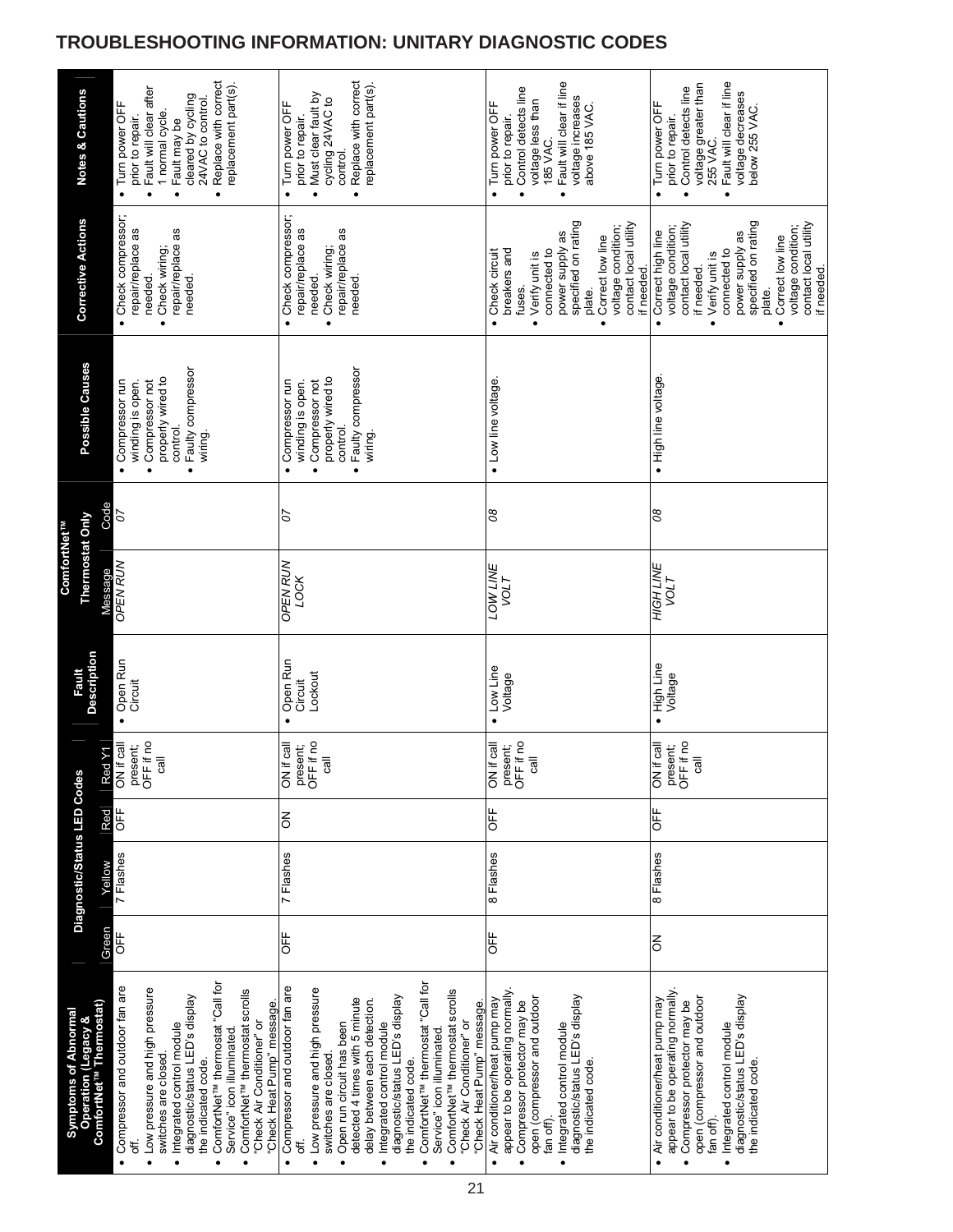#### • Replace with correct • Replace with correct rises above 21VAC. · Replace with correct replacement part(s). Replace with correct replacement part(s). x Fault will clear after rises above 21VAC. replacement part(s) · Fault will clear after replacement part(s) Symptoms of Abnormal<br>Operation (Legacy & Diagnostic/Status LED Codes Fault Thermostat Only Possible Causes Corrective Actions Notes & Cautions<br>ComfortNet™ Thermostat) Yellow Red Red Y1 **Notes & Cautions** secondary voltage secondary voltage cleared by cycling 24VAC to control. cleared by cycling 24VAC to control. x Turn power OFF x Turn power OFF · Turn power OFF · Fault will clear if x Fault will clear if • Turn power OFF 1 normal cycle. 1 normal cycle. prior to repair. prior to repair. prior to repair. prior to repair. • Fault may be • Fault may be  $\bullet$ x Check compressor; • Check transformer; x Check transformer; · Check compressor; **Corrective Actions** secondary voltage secondary voltage replace if needed. replace if needed. capacitor; replace capacitor; replace repair/replace as repair/replace as repair/replace as repair/replace as Check wiring; **Check wiring;** x Check fuse. • Check fuse. • Correct low • Correct low as needed. as needed. • Check run x Check run condition. condition. needed. needed. needed. needed.  $\bullet$ secondary voltage less secondary voltage less • No current through run • No current through run x Failed compressor run wiring.<br>• Failed compressor run **Faulty run capacitor** Possible Causes · Faulty run capacitor · Faulty compressor • Faulty compressor or start windings. • Low line voltage. • Compressor run properly wired to or start windings. · Compressor run winding is open. properly wired to · Low line voltage. winding is open. • Compressor not x Compressor not • Control detects 09 **control detects** than 18 VAC. than 18 VAC. • Transformer x Transformer overloaded. overloaded. capacitor. capacitor. control. wiring. displayed Code  $\overline{60}$ Not **Diagnostic/Status LED Codes ComfortNet™ Thermostat Only** Thermostat Only ComfortNet<sup>TM</sup> *SECOND*  displayed Message *LOW VOLT*  Not Fault<br>Description • Low Pilot<br>Voltage **.** Low Pilot Protector x Comp Open present;<br>OFF if no present;<br>OFF if no ON if call OFF if no OFF if no OFF ON if call IIrg in NO ON ON ON ON ON ONLY OUT ALLOW ON if call Red Y1  $\overline{a}$ call Diagnostic/Status LED Codes Red OFF  $\leq$ 9<br>Flashes Yellow  $\overline{5}$ OFF 9 Green 노<br>이 OFF appear to be operating normally. appear to be operating normally diagnostic/status LED's display diagnostic/status LED's display diagnostic/status LED's display • Air conditioner/heat pump may x Air conditioner/heat pump may Symptoms of Abnormal<br>Operation (Legacy &<br>ComfortNet™ Thermostat) · Integrated control module • Integrated control module · Integrated control module • Integrated control module the indicated code. the indicated code. the indicated code. x Compressor is off. • Compressor is off.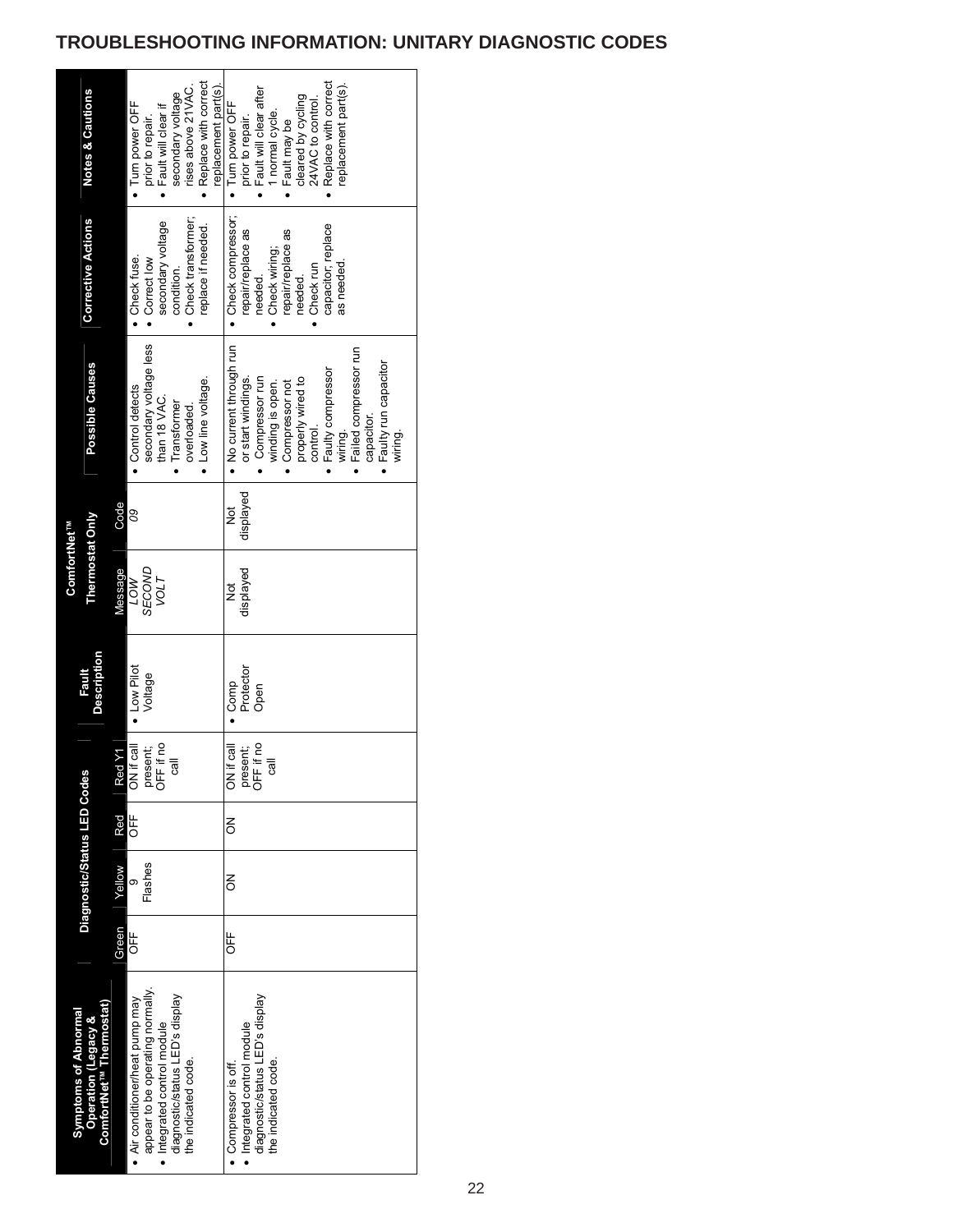THIS PAGE LEFT INTENTIONALLY BLANK